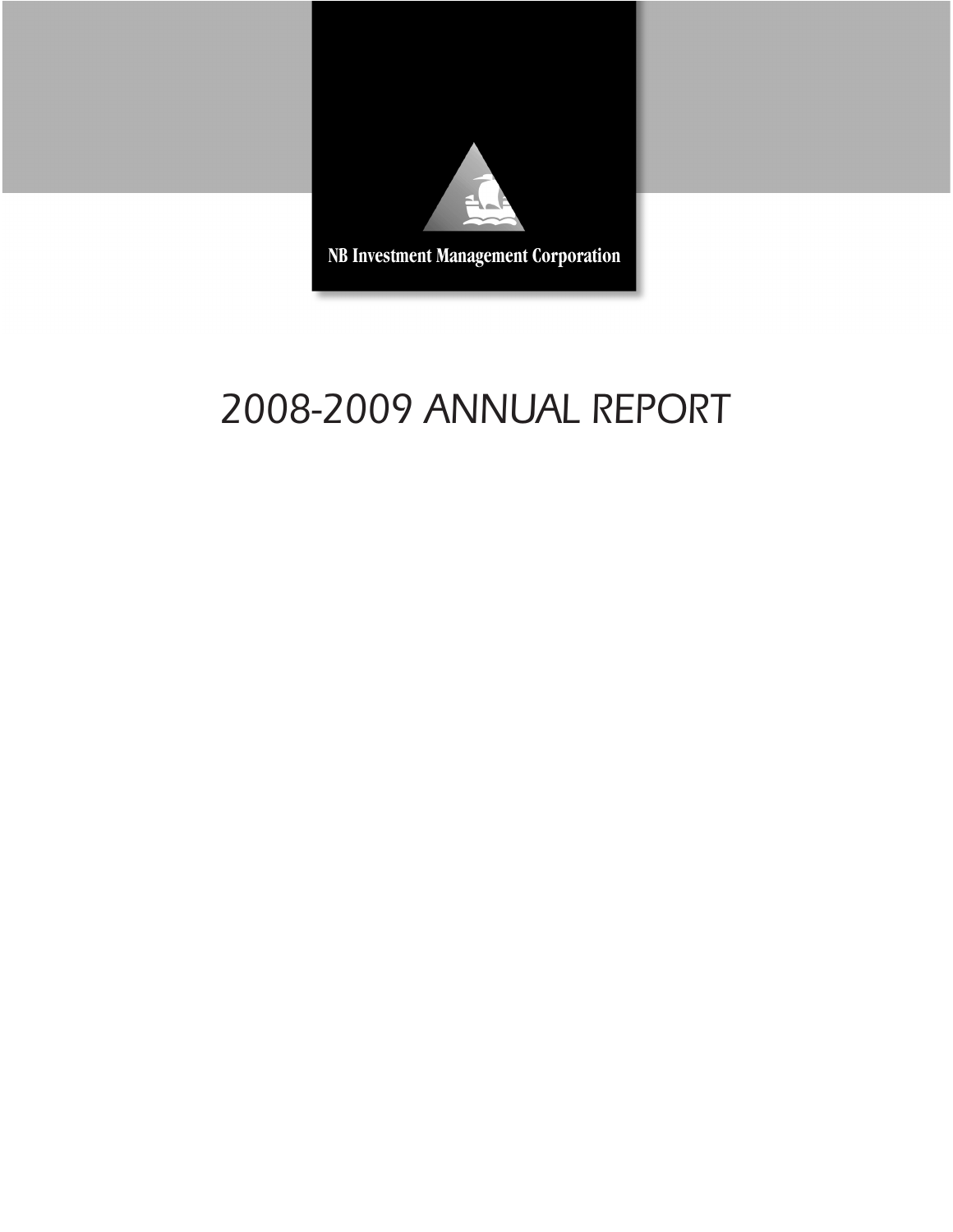#### *BOARD OF DIRECTORS*

Chairperson of the Board Director

**Joel Attis Wiktor Askanas**

Director Director

**Richard C. Speight, Q.C. Reno Thériault**<br>Chairperson of Governance Committee **Director** Chairperson of Governance Committee Director

**Cathy Rignanesi John Mallory**

**John A. Sinclair** Director (ex officio)

#### *CORPORATE OFFICERS*

**John A. Sinclair Jan Imeson, CA**<br>President and Chief Executive Officer Vice-President and Chief Investment Officer

**Gilles Lepage Michael W. Walton**

Vice-Chairperson of the Board Chairperson of Human Resources Committee Director

**Don Moors, FCMC** Marc-Antoine Chiasson

**Réjean Bossé Sharon MacFarlane, CA** Director Chairperson of Audit Committee Director (ex officio)

Director Director (ex officio, non-voting)

# **Contents**

| <b>Corporate Profile</b>                    | 1              |
|---------------------------------------------|----------------|
| <b>Corporate Mission</b>                    | 1              |
| <b>Corporate Vision</b>                     | $\overline{2}$ |
| <b>Corporate Values</b>                     | $\overline{2}$ |
| <b>Financial Highlights</b>                 | 3              |
| <b>NBIMC's Investment Beliefs</b>           | 6              |
| <b>Letter to Stakeholders</b>               | $\overline{7}$ |
| <b>Plan and Corporate Governance</b>        | 10             |
| <b>Management Discussion and Analysis</b>   | 12             |
| <b>Compensation Discussion and Analysis</b> | 18             |
| <b>Employee Activity in our Communities</b> | 22             |
| <b>Communications and Accountability</b>    | 22             |
| <b>Financial Statements</b>                 | 23             |
| NB Investment Management Corporation        | 25             |
| <b>Public Service Superannuation Fund</b>   | 36             |
| <b>Teachers' Pension Fund</b>               | 37             |
| Judges' Superannuation Fund                 | 38             |
| <b>Notes to Financial Statements</b>        | 39             |

*CORPORATE LEADERSHIP TEAM*

**John A. Sinclair James Scott, CFA** President and Chief Executive Officer Vice-President Fixed Income Chief Investment Officer

**Dan Goguen, CA, FRM Jan Imeson, CA** 

**Mark Holleran, CFA** Vice-President Equities

**Norma Kennedy** Secretary of the Corporation

Vice-President Private Markets Vice-President and Chief Financial Officer

Vice-President and Chief Financial Officer

**New Brunswick Investment Management Corporation** 440 King Street York Tower, Suite 581 Fredericton, New Brunswick E3B 5H8 Canada Tel: (506) 444-5800 Fax: (506) 444-5025 E-mail: nbimc@nbimc.com

Website: http://www.nbimc.com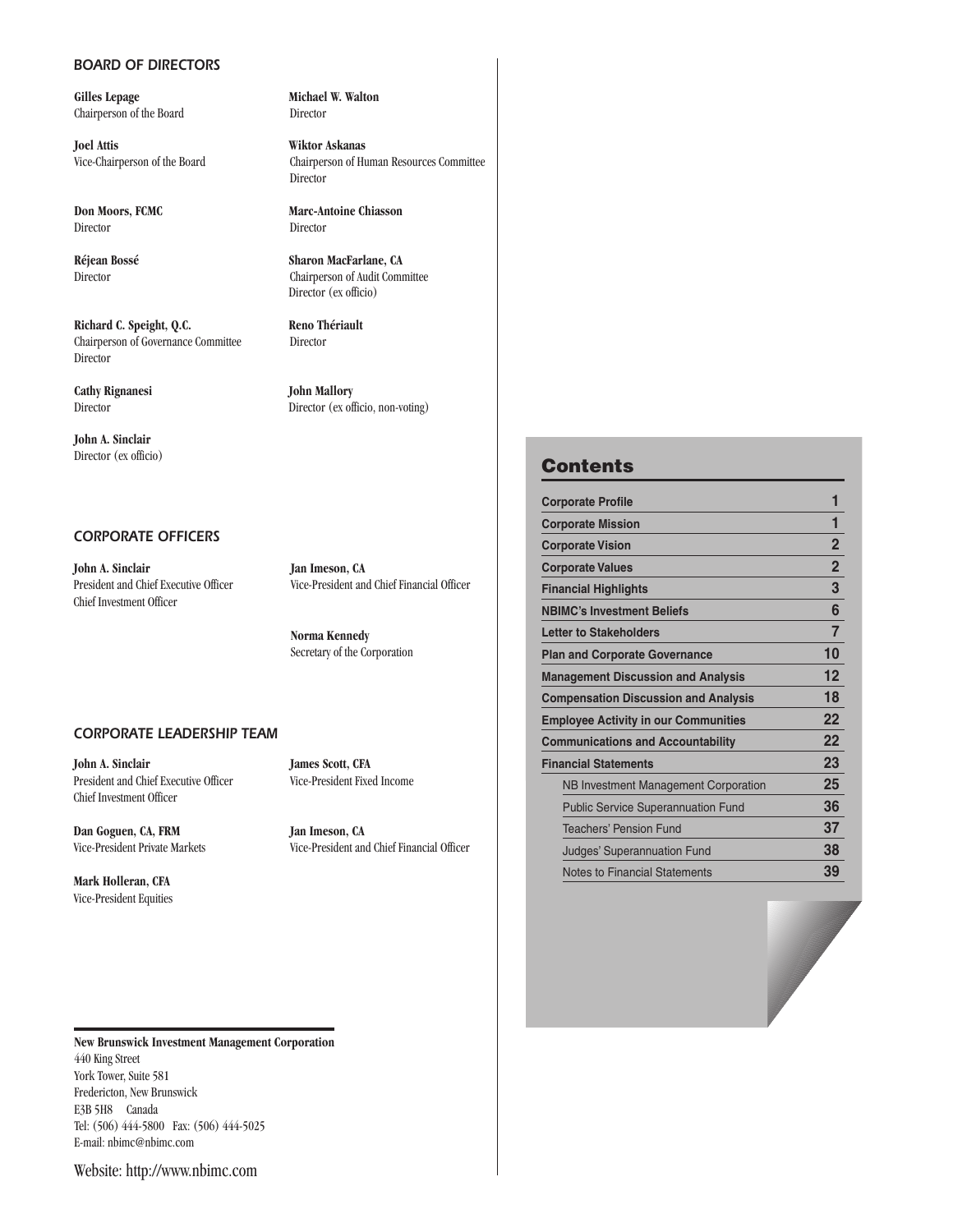# **Corporate Profile**

he New Brunswick Investment Management Corporation (NBIMC) is the trustee and investment manager for the pension assets of over 49,000 members of the **T T** Public Service (PSSA), Teachers' (TPF), and Judges' (JPF) defined benefit pension plans. It was formed under the New Brunswick Investment Management Corporation Act by the Province of New Brunswick.

The primary mission of the Corporation is to increase the long-term value of the pension funds it manages and to assist the plan sponsor in meeting the pension promise to its members.

To fulfill this mission the Corporation conducts the following activities:

- Acts as fund trustee,
- Develops the investment policy for each fund,
- Implements the investment policy for each fund,
- Adds value through active investment management net of organizational expenses,
- Manages risks associated with the investment of the pension assets,
- Provides administrative services such as security custody, accounting, performance measurement, and technology.

Located in Fredericton, New Brunswick, NBIMC is the largest institutional investment manager in Atlantic Canada with assets under management totaling \$7.03 billion at March 31, 2009.

## **Corporate Mission**

*he prudent, innovative and cost efficient investment management of New***<br>
<b>The prudent investment management of New** *Brunswick based public sector funds to ensure long-term growth that meets client investment challenges.*

#### **Key Goals:**

- To provide long-term asset growth for client investment funds through prudent asset allocation and risk management strategies.
- To attract, develop, and maintain a highly skilled and experienced team of professionals to support growth and diversity of investment options.
- To enhance information technology systems to support growth and diversity of investment options.
- To enhance governance, management and organizational effectiveness.
- To strengthen and expand stakeholder relations.
- To provide investment fund management services to a growing number of New Brunswick-based public sector investment funds.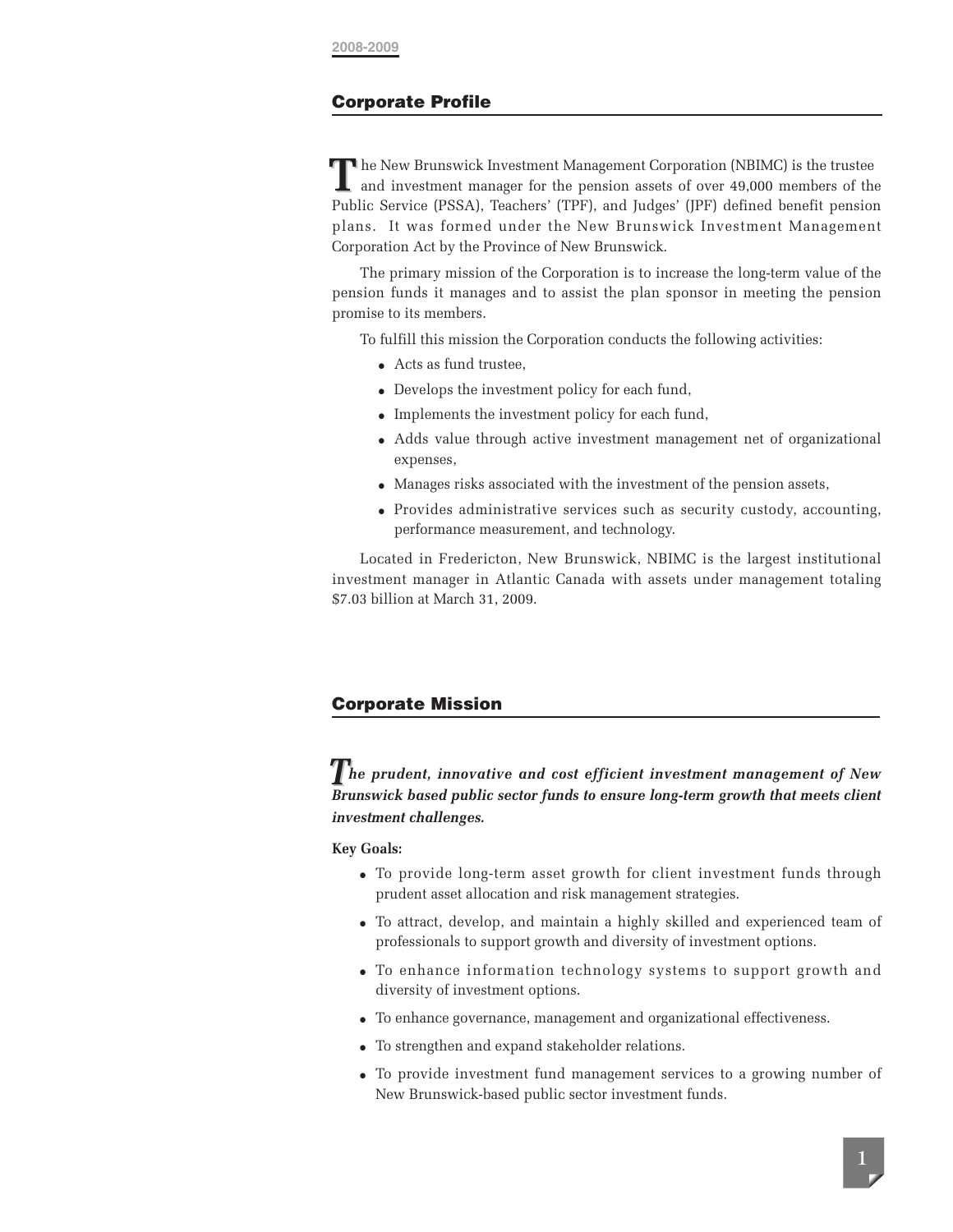# **Corporate Vision**

# *he New Brunswick Investment Management Corporation (NBIMC) is the provider***<br>
of choice for New Brunowick public certain investment funds** *of choice for New Brunswick public sector investment funds.*

NBIMC is recognized as a user of "best practices" by clients and peers. The company is:

- A provider of consistent value added for clients through a diverse range of multiple investment strategies.
- Ranked on long-term performance in the top quartile of comparable investment fund management companies.
- Recognized by stakeholders as having strong governance practices and a longterm strategic vision.
- Driven by a team of highly skilled investment management professionals working within a culture of innovation and risk management.
- Viewed as an employer of choice by both recent graduates and experienced investment management professionals.

NBIMC maintains strong relationships and ongoing communication with key stakeholders.

# **Corporate Values**

*PRUDENCE* – *we guide investment activity within appropriate policy guidelines focused on asset allocation and risk management in accordance with client objectives.*

*ACCOUNTABILITY* – *we act in the best interests of our clients and use the highest standard of financial accounting, compliance, auditing and performance measurement.*

*TEAMWORK* – *we develop and sustain a learning culture of engaged employees who share expertise, clear roles, coordinated activity and working together to achieve our goals.*

*TRANSPARENCY* – *we produce clear and frequent communications to all stakeholders on operations, strategies and results.*

*INTEGRITY* – *we ensure honesty in all corporate undertakings guided by a Code of Ethics and Business Conduct.*

*INNOVATION* – *we encourage a diversity of innovative, well researched investment and management strategies.*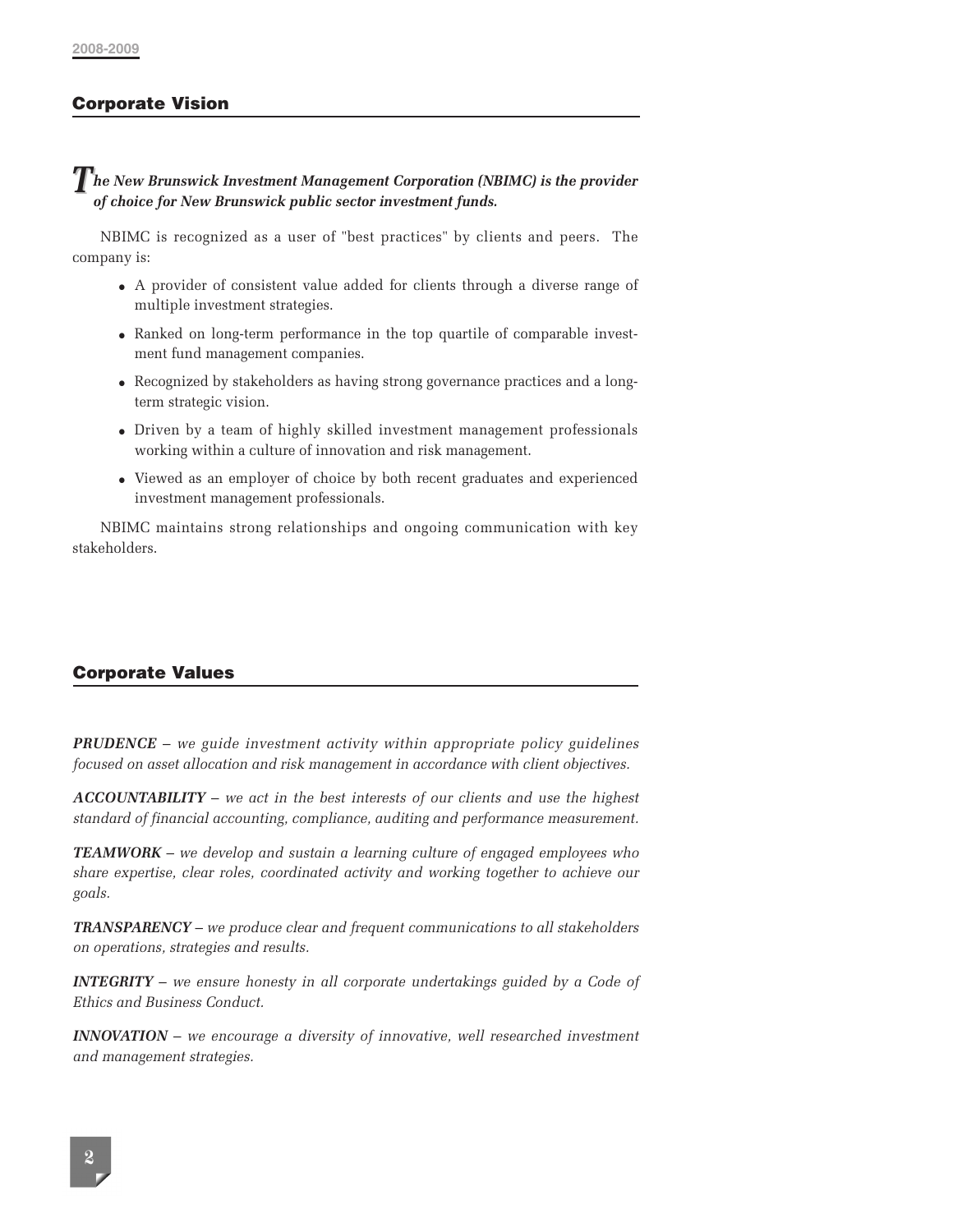



# *PUBLIC SERVICE*

**ANNUAL TOTAL FUND RETURNS - 1998-2009**



#### **INVESTMENTS BY PORTFOLIO - as of March 31, 2009 (\$ millions)**

| 2000                           | 2001 | 2002 | 2003 | 2004          | 2005       | 2006   | 2007                                                   | 2008       | 2009  |
|--------------------------------|------|------|------|---------------|------------|--------|--------------------------------------------------------|------------|-------|
|                                |      |      |      | (\$ millions) |            |        | <b>INVESTMENTS BY PORTFOLIO - as of March 31, 2009</b> |            |       |
|                                |      |      |      |               | 2009<br>\$ |        | 2008<br>\$                                             | 2007<br>\$ |       |
| <b>FIXED INCOME</b>            |      |      |      |               |            |        |                                                        |            |       |
| <b>Nominal Bonds</b>           |      |      |      |               | 1,036.96   |        | 1,275.08                                               | 1,382.45   |       |
| <b>Short Term Assets</b>       |      |      |      | 115.70        |            | 205.68 |                                                        | 142.39     |       |
|                                |      |      |      |               | 1,152.66   |        | 1,480.76                                               | 1,524.84   |       |
| PUBLIC EQUITY                  |      |      |      |               |            |        |                                                        |            |       |
| Canadian                       |      |      |      |               | 786.15     |        | 980.25                                                 | 972.72     |       |
| US                             |      |      |      |               | 391.63     |        |                                                        |            |       |
| International                  |      |      |      |               | 541.04     |        | 1,116.34                                               | 1,028.67   |       |
|                                |      |      |      |               | 1,718.81   |        | 2,096.59                                               | 2,001.39   |       |
| <b>INFLATION LINKED ASSETS</b> |      |      |      |               |            |        |                                                        |            |       |
| <b>Real Return Bonds</b>       |      |      |      |               | 350.54     |        | 424.78                                                 | 542.10     |       |
| Real Estate and Infrastructure |      |      |      |               | 191.71     |        | 226.29                                                 | 194.52     |       |
| Commodities                    |      |      |      |               | 74.77      |        | 98.29                                                  |            | 93.51 |
|                                |      |      |      |               | 617.02     |        | 749.36                                                 | 830.13     |       |
| <b>ALTERNATIVE INVESTMENTS</b> |      |      |      |               |            |        |                                                        |            |       |
| Absolute Return                |      |      |      |               | 243.57     |        | 309.83                                                 | 282.05     |       |
| <b>Private Equity</b>          |      |      |      |               | 107.23     |        | 87.45                                                  |            | 62.70 |
|                                |      |      |      |               | 350.80     |        | 397.27                                                 | 344.75     |       |
| <b>Total Investments</b>       |      |      |      |               | 3,839.29   |        | 4,723.98                                               | 4,701.11   |       |







Note: Numbers above may not add up due to rounding.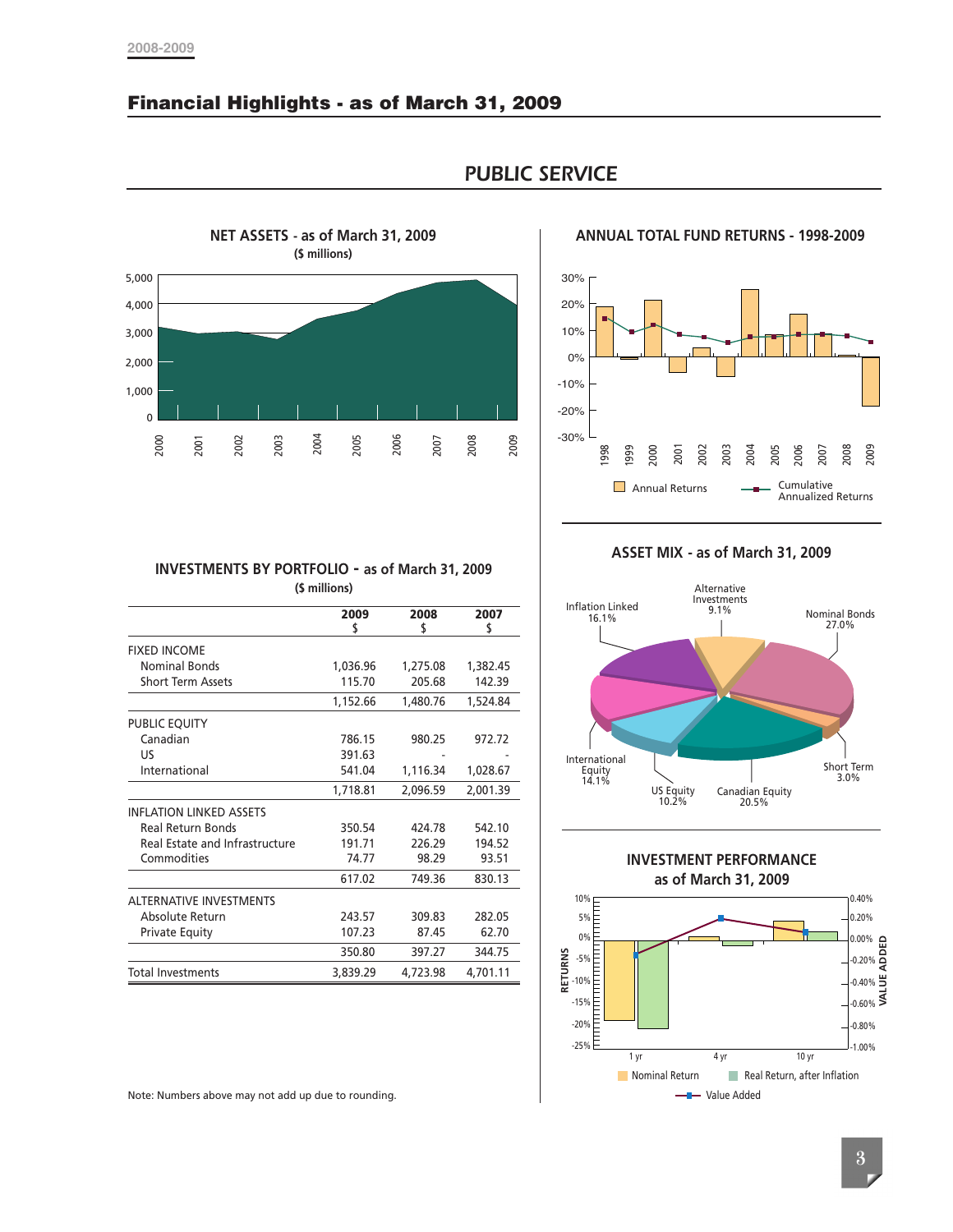# **Financial Highlights - as of March 31, 2009**



# *TEACHERS'*

-30%

30%

-20% -10% 0% 10% 20%

**ANNUAL TOTAL FUND RETURNS - 1998-2009**

#### **INVESTMENTS BY PORTFOLIO - as of March 31, 2009 (\$ millions)**

|                                | 2009                                                                             | 2008                                                               | 2007                                                 |
|--------------------------------|----------------------------------------------------------------------------------|--------------------------------------------------------------------|------------------------------------------------------|
|                                | \$                                                                               | \$                                                                 | \$                                                   |
| <b>FIXED INCOME</b>            |                                                                                  |                                                                    |                                                      |
|                                |                                                                                  |                                                                    | 1,209.63                                             |
|                                |                                                                                  |                                                                    | 120.30                                               |
|                                |                                                                                  |                                                                    | 1,329.93                                             |
| PUBLIC EQUITY                  |                                                                                  |                                                                    |                                                      |
| Canadian                       | 613.78                                                                           | 778.38                                                             | 783.34                                               |
|                                |                                                                                  |                                                                    |                                                      |
|                                |                                                                                  |                                                                    | 836.05                                               |
|                                | 1,346.78                                                                         | 1,676.10                                                           | 1,619.40                                             |
| <b>INFLATION LINKED ASSETS</b> |                                                                                  |                                                                    |                                                      |
| <b>Real Return Bonds</b>       | 303.71                                                                           | 374.08                                                             | 498.52                                               |
| Real Estate and Infrastructure | 189.05                                                                           | 227.33                                                             | 164.61                                               |
|                                |                                                                                  | 82.00                                                              | 79.13                                                |
|                                | 554.16                                                                           | 683.42                                                             | 742.25                                               |
| <b>ALTERNATIVE INVESTMENTS</b> |                                                                                  |                                                                    |                                                      |
| Absolute Return                | 200.29                                                                           | 253.61                                                             | 233.51                                               |
| <b>Private Equity</b>          | 89.74                                                                            | 72.96                                                              | 53.06                                                |
|                                | 290.03                                                                           | 326.56                                                             | 286.57                                               |
| <b>Total Investments</b>       |                                                                                  |                                                                    | 3,978.15                                             |
|                                | <b>Nominal Bonds</b><br><b>Short Term Assets</b><br>International<br>Commodities | 867.64<br>94.77<br>962.41<br>308.34<br>424.66<br>61.40<br>3,153.38 | 1,083.47<br>171.52<br>1,254.98<br>897.72<br>3,941.07 |

Note: Numbers above may not add up due to rounding.

**ASSET MIX - as of March 31, 2009**

Annual Returns - Cumulative

2009

Annualized Returns



**INVESTMENT PERFORMANCE as of March 31, 2009**

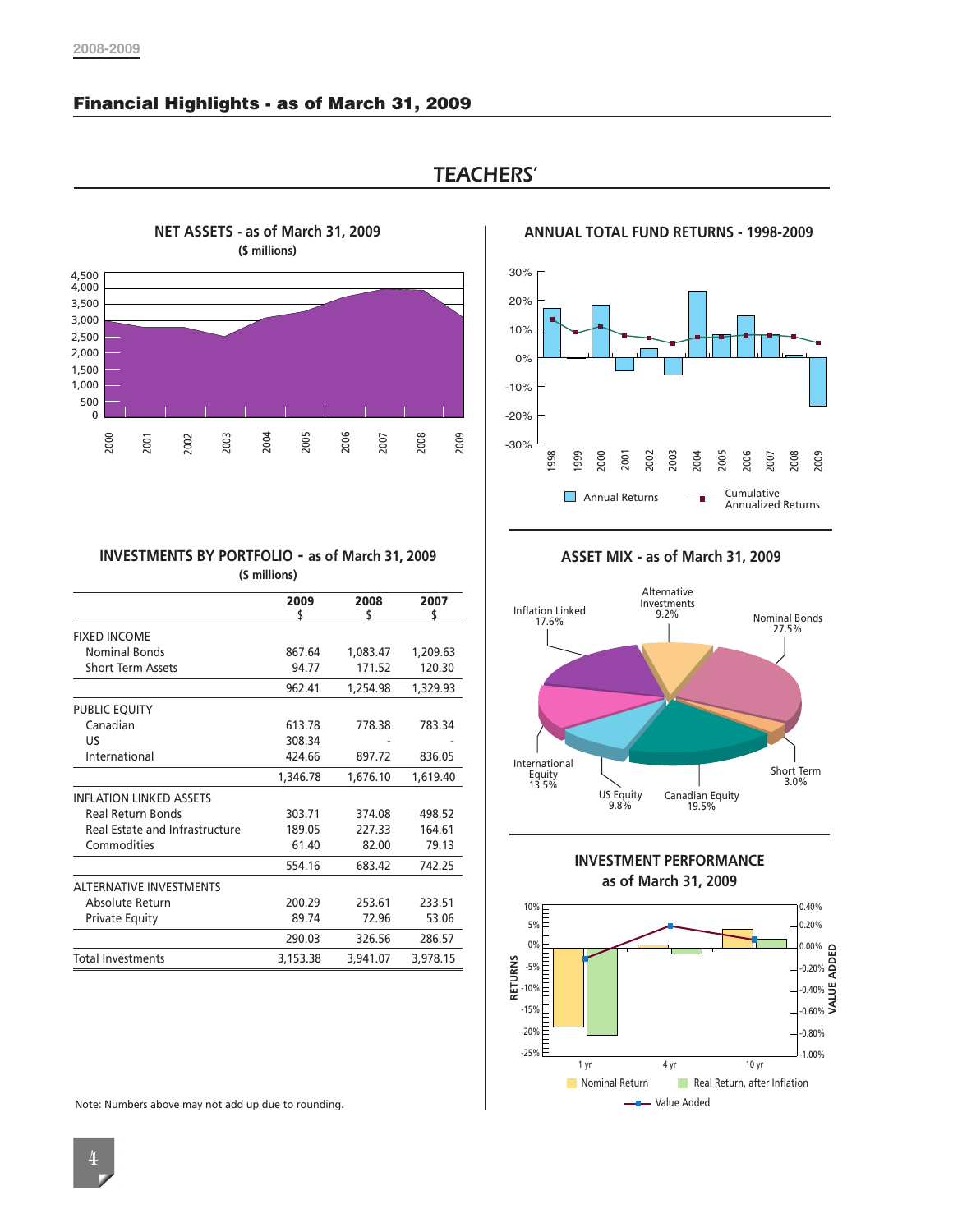# **Financial Highlights - as of March 31, 2009**



# *JUDGES'*



#### **INVESTMENTS BY PORTFOLIO - as of March 31, 2009 (\$ millions)**

| 2000                     | 2001                     | 2002                                                   | 2003 | 2004          | 2005       | 2006 | 2007       | 2008       | 2009 | $-30%$          | 1998               | 1999 | 2000                  | 2001 | 2002                             | 2004<br>2003         | 2005                 | 2006                                   | 2007                       | 2008           |
|--------------------------|--------------------------|--------------------------------------------------------|------|---------------|------------|------|------------|------------|------|-----------------|--------------------|------|-----------------------|------|----------------------------------|----------------------|----------------------|----------------------------------------|----------------------------|----------------|
|                          |                          |                                                        |      |               |            |      |            |            |      |                 |                    |      | <b>Annual Returns</b> |      |                                  |                      |                      | Cumulative<br><b>Annualized Return</b> |                            |                |
|                          |                          | <b>INVESTMENTS BY PORTFOLIO - as of March 31, 2009</b> |      |               |            |      |            |            |      |                 |                    |      |                       |      |                                  |                      |                      | ASSET MIX - as of March 31, 2009       |                            |                |
|                          |                          |                                                        |      | (\$ millions) |            |      |            |            |      | International   |                    |      |                       |      | <b>Inflation Linked</b><br>16.1% |                      |                      |                                        | Alternative<br>Investments |                |
|                          |                          |                                                        |      |               | 2009<br>\$ |      | 2008<br>\$ | 2007<br>\$ |      | Equity<br>14.1% |                    |      |                       |      |                                  |                      |                      |                                        | 9.2%                       |                |
| <b>FIXED INCOME</b>      |                          |                                                        |      |               |            |      |            |            |      |                 |                    |      |                       |      |                                  |                      |                      |                                        |                            |                |
|                          | <b>Nominal Bonds</b>     |                                                        |      |               | 6.31       |      | 7.74       | 8.54       |      |                 |                    |      |                       |      |                                  |                      |                      |                                        |                            |                |
|                          | <b>Short Term Assets</b> |                                                        |      |               | 0.70       |      | 1.25       | 0.88       |      |                 |                    |      |                       |      |                                  |                      |                      |                                        |                            |                |
|                          |                          |                                                        |      |               | 7.01       |      | 8.99       | 9.42       |      |                 |                    |      |                       |      |                                  |                      |                      |                                        |                            |                |
| PUBLIC EQUITY            |                          |                                                        |      |               |            |      |            |            |      |                 |                    |      |                       |      |                                  |                      |                      |                                        |                            |                |
| Canadian                 |                          |                                                        |      |               | 4.78       |      | 5.95       | 6.01       |      |                 |                    |      |                       |      |                                  |                      |                      |                                        |                            |                |
| <b>US</b>                |                          |                                                        |      |               | 2.38       |      |            |            |      |                 | US Equity<br>10.2% |      |                       |      |                                  |                      |                      |                                        | Nominal Bon                |                |
|                          | International            |                                                        |      |               | 3.29       |      | 6.78       | 6.35       |      |                 |                    |      |                       |      |                                  |                      | Short Term           |                                        | 27.0%                      |                |
|                          |                          |                                                        |      |               | 10.45      |      | 12.73      | 12.36      |      |                 |                    |      |                       |      | Canadian Equity<br>20.5%         |                      | 3.0%                 |                                        |                            |                |
|                          |                          | <b>INFLATION LINKED ASSETS</b>                         |      |               |            |      |            |            |      |                 |                    |      |                       |      |                                  |                      |                      |                                        |                            |                |
|                          | <b>Real Return Bonds</b> |                                                        |      |               | 2.13       |      | 2.58       | 3.35       |      |                 |                    |      |                       |      |                                  |                      |                      |                                        |                            |                |
|                          |                          | Real Estate and Infrastructure                         |      |               | 1.17       |      | 1.37       | 1.20       |      |                 |                    |      |                       |      |                                  |                      |                      |                                        |                            |                |
|                          | Commodities              |                                                        |      |               | 0.46       |      | 0.60       | 0.58       |      |                 |                    |      |                       |      |                                  |                      |                      | <b>INVESTMENT PERFORMANCE</b>          |                            |                |
|                          |                          |                                                        |      |               | 3.76       |      | 4.55       | 5.13       |      |                 |                    |      |                       |      |                                  |                      | as of March 31, 2009 |                                        |                            |                |
|                          |                          | <b>ALTERNATIVE INVESTMENTS</b>                         |      |               |            |      |            |            |      | 10%日            |                    |      |                       |      |                                  |                      |                      |                                        |                            | 0.40%          |
|                          | Absolute Return          |                                                        |      |               | 1.48       |      | 1.88       | 1.74       |      | 5%E             |                    |      |                       |      |                                  |                      |                      |                                        |                            | 0.20%          |
|                          | <b>Private Equity</b>    |                                                        |      |               | 0.67       |      | 0.53       | 0.39       |      | 0%              |                    |      |                       |      |                                  |                      |                      |                                        |                            | 0.009          |
|                          |                          |                                                        |      |               | 2.15       |      | 2.41       | 2.13       |      | $-5%$           |                    |      |                       |      |                                  |                      |                      |                                        |                            | $-0.20$        |
| <b>Total Investments</b> |                          |                                                        |      |               | 23.36      |      | 28.68      | 29.03      |      | <b>RETURNS</b>  |                    |      |                       |      |                                  |                      |                      |                                        |                            |                |
|                          |                          |                                                        |      |               |            |      |            |            |      | $-10\%$         |                    |      |                       |      |                                  |                      |                      |                                        |                            | $-0.40$        |
|                          |                          |                                                        |      |               |            |      |            |            |      | $-15%$          |                    |      |                       |      |                                  |                      |                      |                                        |                            | $-0.60$        |
|                          |                          |                                                        |      |               |            |      |            |            |      | $-20%$          |                    |      |                       |      |                                  |                      |                      |                                        |                            | $-0.80$        |
|                          |                          |                                                        |      |               |            |      |            |            |      | $-25%E$         |                    |      |                       |      |                                  |                      |                      |                                        |                            | $-1.00$        |
|                          |                          |                                                        |      |               |            |      |            |            |      |                 |                    | 1 yr |                       |      | 4 yr                             |                      |                      | 10 <sub>yr</sub>                       |                            |                |
|                          |                          |                                                        |      |               |            |      |            |            |      |                 |                    |      | Nominal Return        |      |                                  | a a                  |                      | Real Return, after Inflation           |                            |                |
|                          |                          | Note: Numbers above may not add up due to rounding.    |      |               |            |      |            |            |      |                 |                    |      |                       |      |                                  | <b>-</b> Value Added |                      |                                        |                            |                |
|                          |                          |                                                        |      |               |            |      |            |            |      |                 |                    |      |                       |      |                                  |                      |                      |                                        |                            |                |
|                          |                          |                                                        |      |               |            |      |            |            |      |                 |                    |      |                       |      |                                  |                      |                      |                                        |                            |                |
|                          |                          |                                                        |      |               |            |      |            |            |      |                 |                    |      |                       |      |                                  |                      |                      |                                        |                            | $\overline{5}$ |

**ASSET MIX - as of March 31, 2009**





-1.00%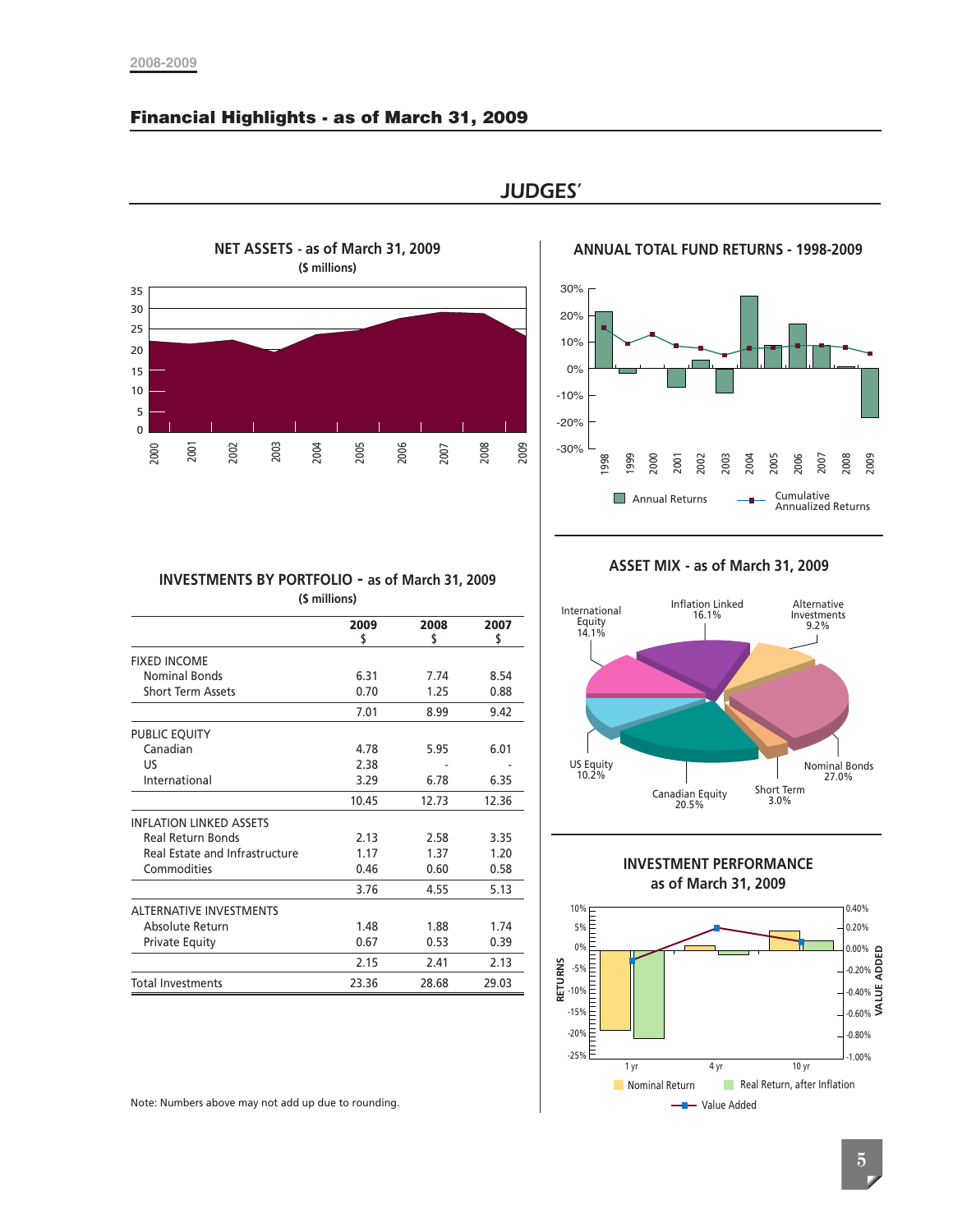# **NBIMC's Investment Beliefs**

he Corporation operates under a few basic investment beliefs, upon which we **T** he Corporation operates under a few basic investment beliefs, upc continually reflect when setting investment strategy. These beliefs are:

- l. NBIMC is a relatively low risk asset manager when compared to its peers.
- 2. Real Return Bonds, because of their long-term inflation-linked characteristics, are considered to be an excellent match for pension liabilities.
- 3. New asset classes and strategies are introduced incrementally in order to progressively gain experience and to minimize transition costs.
- 4. The establishment of the appropriate asset mix for each of the funds under management is heavily influenced by both the actuarial profile and funding status of each plan.
- 5. NBIMC believes that market inefficiencies present opportunities to add value through active management.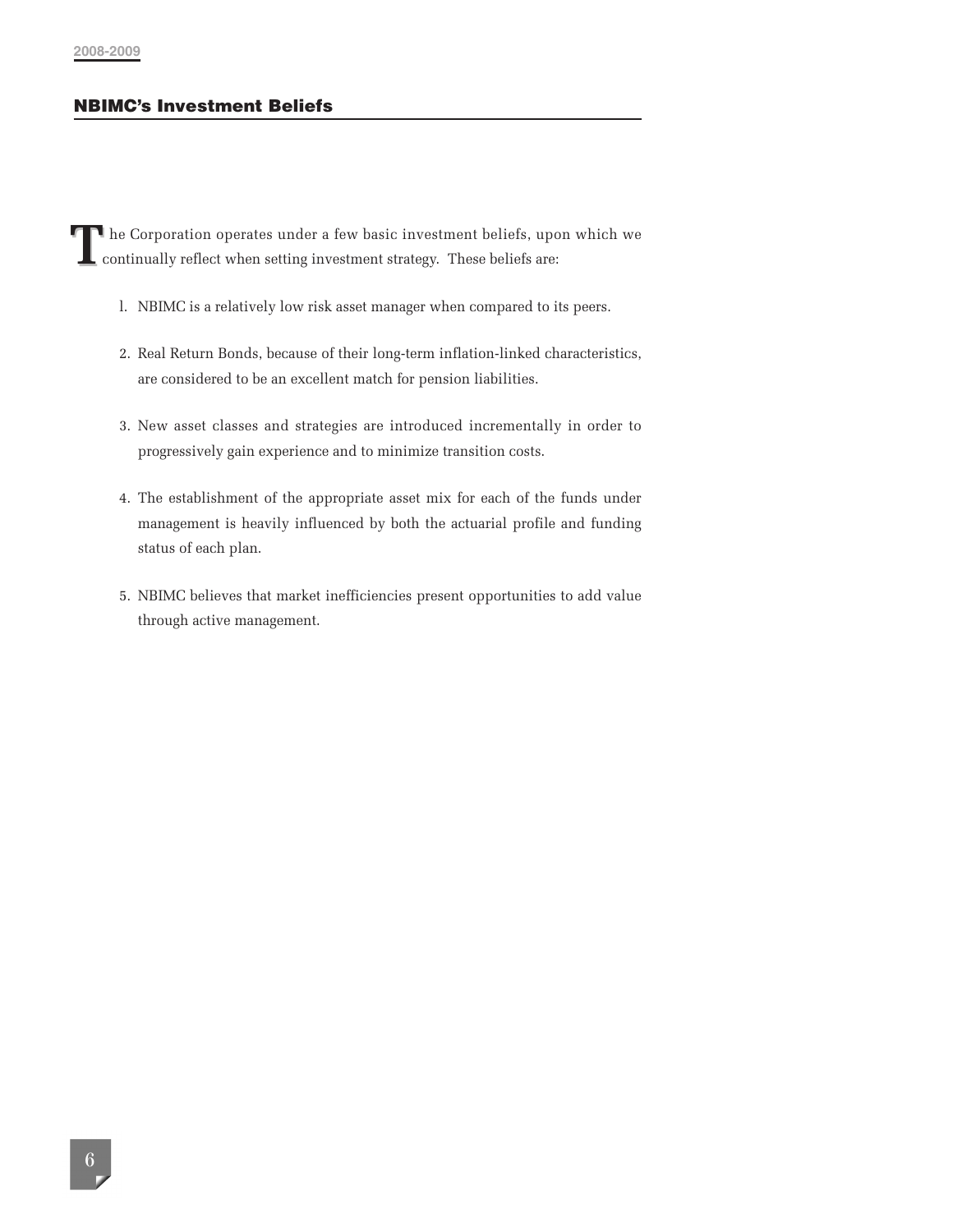n behalf of the Board of Directors and staff of NBIMC we are pleased to provide the follow-In behalf of the Board of Directors and staff of NBIMC we are pleased to provide the following Fiscal 2008-2009 Annual Report. Our overall gross rate of return for the year ending March 31, 2009 was -18.34%. Our longer term annualized four-year return was 0.90%, and the long-term annualized return since NBIMC's inception in 1996 is now 5.53%.

At this time in May of last year we had noted that while the world's Central Banks were having some success in stabilizing the volatility we witnessed during the later part of the 2007-2008 fiscal year, we had continued to expect a challenging financial market environment. There were very few people however who had expected the severity of the global financial markets crisis that developed over the following months. Very sharp declines in the global equity markets, especially in October and November, significantly impacted our returns.

The later half of the year was marked by two related crisis; first a financial markets crisis of confidence due particularly to the collapse of the investment bank Lehman Brothers Inc. in the United States, followed by a very quick and severe economic slowdown due to a subsequent contraction in consumer behaviour and the near elimination of the availability of financial capital. The turmoil brought about by this period resulted in investors strongly favouring federal government debt versus any other investment asset, which unfortunately all but eliminated the benefits of a diversified investment portfolio. Essentially all other assets were considered to be highly risky.

We are very pleased to point out that our investment teams continued to avoid a number of the significant credit related issues that affected many investors. First of all NBIMC had no direct

exposure to the sub-prime mortgage debt crisis in the U.S., and had no exposure to Canadian nonbank Asset Back Commercial Paper. Although we had no direct exposure to these types of securities, their issues impacted the credit markets in general. This effect was largely mitigated however in our portfolio due to our fixed income investment focus on Canadian based government securities.

While the value of our assets have been reduced during the fiscal year, we feel that by avoiding the more significant problems noted earlier, our investment portfolios are well positioned to take advantage of future long-term growth as global markets stabilize and are supported by an eventual economic recovery.

#### **Fiscal 2008-09**

During the fiscal year 2008-09, net assets under management decreased to \$7.029 billion from \$8.698 billion in the prior year. This decrease in assets resulted from \$1.602 billion (-18.34%) in net investment valuation declines, \$144 million in special funding payments from the plans' sponsor and net pension payouts of \$210 million. Active portfolio management activities added approximately \$3.1 million to investment earnings versus benchmarks, but were offset by \$11.4 million in operating costs. Our longer term four-year net active investment portfolio activities however remained positive by contributing approximately \$75 million in additional investment earnings, after considering all operating costs, over the past four years.

While our returns were obviously disappointing, there is some consolation in that Canadian public sector plans generally survived this downturn better than many other types of pension plans and endowments. Additionally, NBIMC has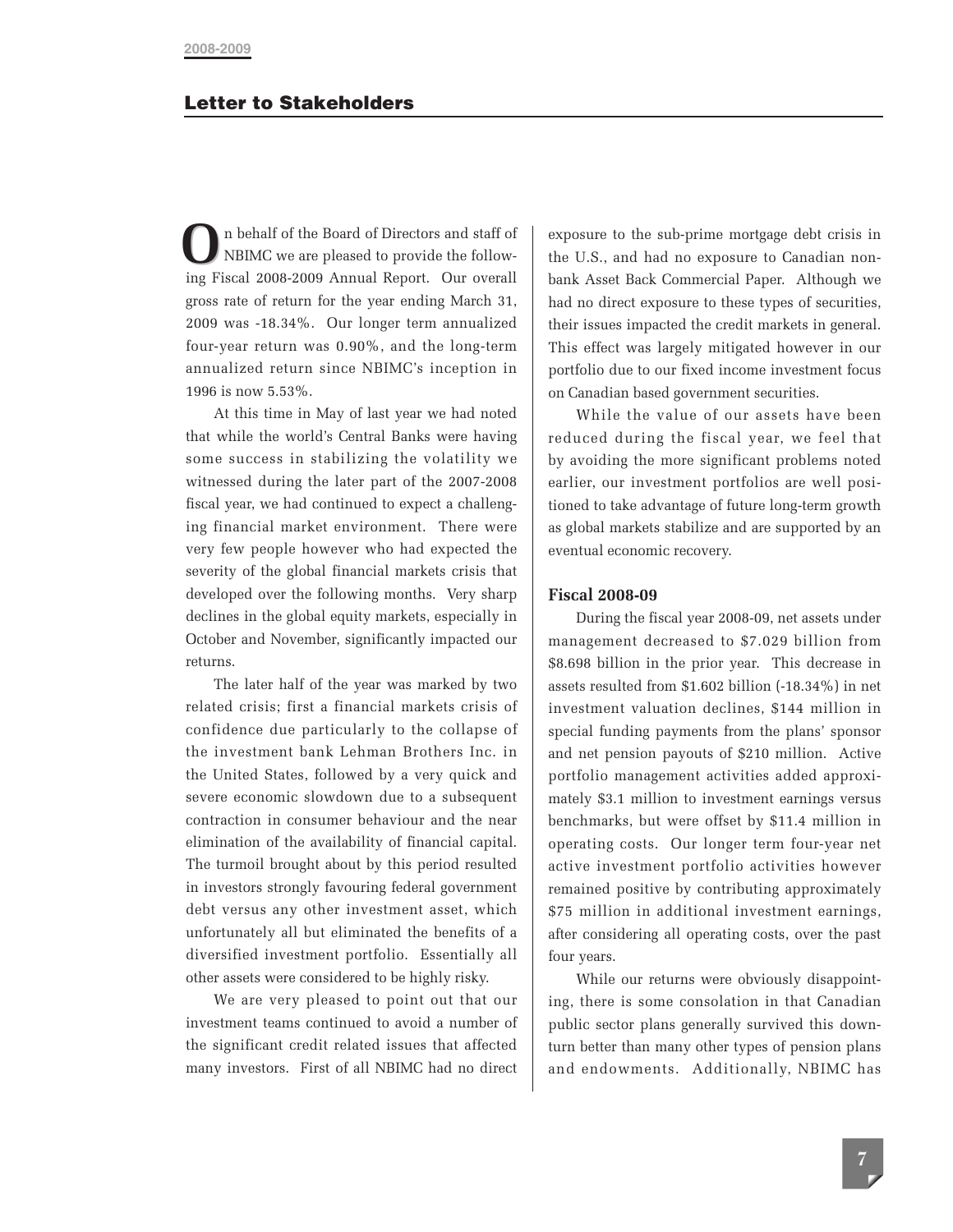performed well versus other Canadian pension plans. For example, we had previously reported that our 2008 calendar year return of -16.95% was better than the  $-18.4\%$  median total return<sup>1</sup> for the standard reporting period of other large Canadian pension plans.

During the year the following two important themes emerged through our communication activities with stakeholders:

#### **The Long-Term Perspective**

It is important to remember that defined benefit pension plans are structured to obtain a significant portion of their ultimate pension payments from investment returns in the financial markets. Achieving these returns requires diversification into asset classes capable of delivering superior long-term performance. Financial markets by their very nature are cyclical, and unfortunately over the past year experienced one of their most severe downturns witnessed over the past century. Even well diversified portfolios performed poorly during the year as risk adverse investors fled to the security of federal government bonds.

As noted above, the investment program since inception has provided an annual return of 5.53%. These returns result in cumulative investment earnings of approximately \$3.7 billion since NBIMC was created in 1996. The annualized real return (after adjusting for inflation) since inception is 3.38%. Although this return is lower than the long-term actuarial real return requirement of 4% it is not out of line with what one might expect after such a cyclical decline, and is actually better than the annualized return we realized at the end of the last financial market downturn during Fiscal 2002-03.

#### **Annual Pension Payment Requirements**

Pension plan members become naturally concerned about the safety of their future pension payments at times like this. It is important to point out that while the net assets under management have seen significant decline, the asset mix of each plan has been developed to ensure liquidity for pension benefit payments over the long-term.

As noted earlier, current and future pensioners can take comfort in knowing that we did not hold any of the third party asset backed commercial paper, U.S. sub-prime debt or hedge fund exposures that created significant concerns in the financial markets over the past year. Our investment portfolios have been structured primarily with publicly tradable investments in entities based in developed countries that have a higher quality credit exposure. Also, less than 5% of total assets are currently committed to less liquid private equity, real estate and infrastructure investments. The liquidity provided by this \$7.029 billion portfolio, compared to a net cash flow obligation for example of \$66 million last year, allows us to make the annual net pension payments for many years into the future while at the same time providing the portfolio with the potential of improving in value as market conditions improve.

<sup>1</sup>RBC Dexia Plans over \$1B - Total Portfolio, for year ending December 31, 2008.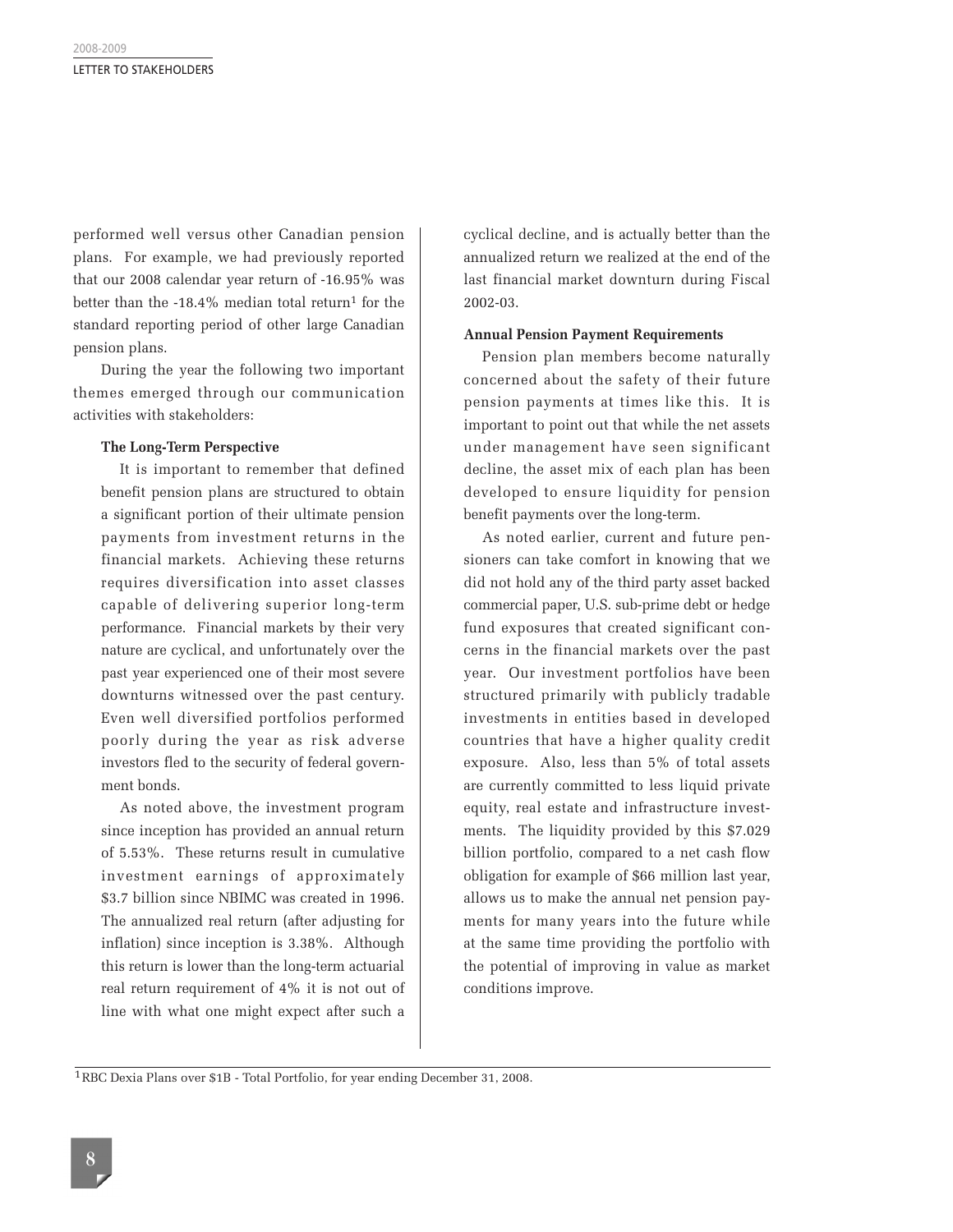# **Auditor General Review**

As we had expected in last year's annual report, the Auditor General (AG) has completed and reported on their "value-for-money" audit during the year. A copy of the report and our Board's response comments can be found at (http://www.gnb.ca/oag-bvg/2008v2/chap2e.pdf). The Board and management have begun a disciplined process of analyzing and acting upon a number of the recommendations of this report.

This report complements the governance related audit (http://www.gnb.ca/oag-bvg/2006v2/ chap3e.pdf) that was conducted during fiscal 2006-07. In his most recent report the AG noted "Management at NBIMC appears to be very sincere in wanting to implement eight of our nine recommendations. We found NBIMC had implemented four of them and partially implemented another three by the time we carried out our first follow up action this year".2

We would like to thank the AG and his staff for their efforts and the advice received over their four year total engagement period with our organization.

## **Outlook**

NBIMC has recently received updated actuarial information on the Public Service Superannuation Plan and is conducting the review of the plan's investment policy and related asset mix. We expect to have our review completed and reviewed by our Board by the mid-point of our fiscal year.

At the time of writing this letter, the global financial markets have somewhat stabilized. Many governments and central banks are providing a significant amount of stimulus and support and there are early signs of economic improvements. While these actions are encouraging we expect continued volatility as these programs take effect and are adjusted and refined into the future.

We will continue to closely adhere to our investment policies and procedures and remain confident that our strategy, people, and processes can meet the long-term goals of our stakeholders and look forward to the opportunities and challenges ahead.

Sincerely,

**Gilles Lepage** Chairperson

**John A. Sinclair** President and Chief Executive Officer Chief Investment Officer

*May, 2009 Fredericton, New Brunswick*

2Report of the Auditor General - 2008, Chapter 8 - Follow up on Prior Year's Recommendations, page 258.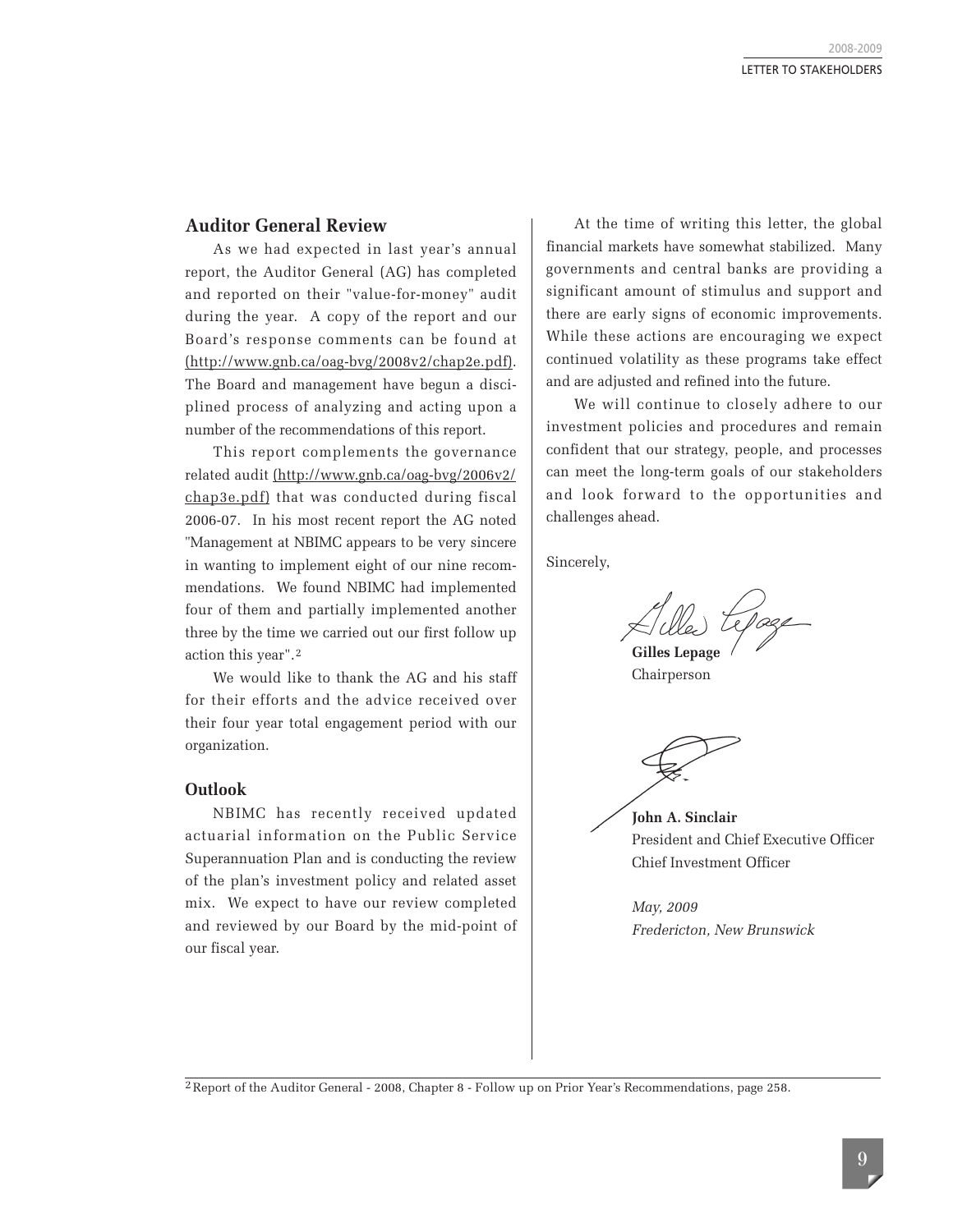BIMC is a crown corporation, which was established under the *New Brunswick Investment Corporation Act* (the "Act") of 1994. NBIMC is primarily responsible for providing investment-counseling services and to act as a trustee for the three pension funds currently under management. **N**

The selection process and duties of the NBIMC Board of Directors are outlined in the Act. Governance of the organization is the primary consideration of the Board which acts solely in a fiduciary capacity as Trustee for the funds under management. Board members do not represent any specific stakeholder interest. The Board ensures that all NBIMC's transactions are conducted on a purely commercial basis, and that decisions and actions are based on sound business practices.

There are three established Committees of the Board that assist in fulfilling its responsibilities: the Audit Committee, the Human Resources and Compensation Committee and the Governance Committee. Day-to-day management of NBIMC is delegated to the Chief Executive Officer, while investment related matters are delegated to the Chief Investment Officer. The Province of New Brunswick is the sole sponsor for the funds under management and is responsible for pension plan design, which includes contribution and benefit levels and benefits administration.

Information about our corporate governance practices is available on our website at www.nbimc.com. This includes: our governing statutes, by-laws, Board composition, Board and Committee Terms of Reference, Nomination Guidelines, Director Orientation and Education Policy and Code of Ethics and Business Conduct.

NBIMC has set a goal for itself to adopt best practices in corporate governance, giving due consideration to its status as a provincial crown corporation. In Fiscal 2008-09, the Board of Directors continued to hone its governance capabilities by commencing a process of biennial review of Board and Committee effectiveness, facilitated by an external corporate governance consultant.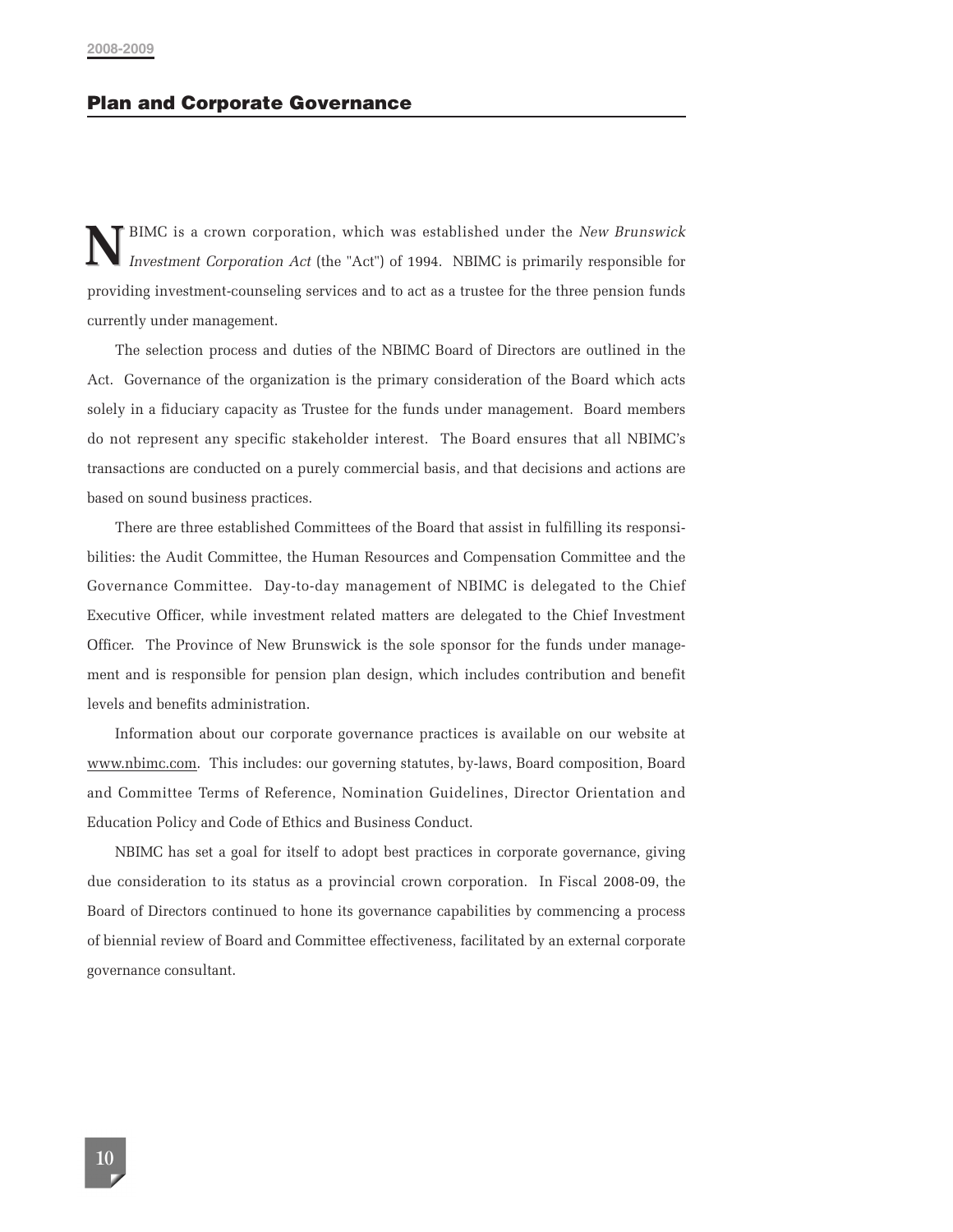| Appointed Directors <sup>1</sup>   | Board <sup>2</sup> | Audit<br><b>Committee</b> | Governance<br>Committee | Human Resources &<br>Compensation<br>Committee |
|------------------------------------|--------------------|---------------------------|-------------------------|------------------------------------------------|
| Gilles Lepage                      | 10/12              | 4/5                       | 4/4                     | 6/7                                            |
| Wiktor Askanas                     | 9/12               | n.a.                      | 4/4                     | 7/7                                            |
| <b>Joel Attis</b>                  | 12/12              | n.a.                      | 3/4                     | 7/7                                            |
| Réjean Bossé                       | 10/12              | 5/5                       | n.a.                    | n.a.                                           |
| Marc Antoine Chiasson <sup>3</sup> | 6/12               | 1/2                       | n.a.                    | n.a.                                           |
| Don Moors                          | 12/12              | 5/5                       | n.a.                    | n.a.                                           |
| Cathy Rignanesi <sup>4</sup>       | 10/12              | 2/2                       | n.a.                    | n.a.                                           |
| Richard Speight                    | 11/12              | n.a.                      | 4/4                     | n.a.                                           |
| Reno Thériault                     | 12/12              | n.a.                      | n.a.                    | 7/7                                            |
| Michael Walton                     | 12/12              | n.a.                      | n.a.                    | 7/7                                            |

## **Board Attendance**

*1 The Board of Directors also includes three ex-officio members: the President of NBIMC, the Deputy Minister of Finance (non-voting), and the Vice-President of Finance of the New Brunswick Power Corporation.*

*2 5 regular meetings and 7 special meetings*

*3 &4 Appointed to the Board on March 27, 2008 and appointed to Audit Committee August 26, 2008.*

The Board also held an education meeting in August 2008 in accordance with its Director Orientation and Education Policy. The education meeting addressed the pension fund objectives including actuarial requirements, the process for determination of asset mix recommendations and specific asset class details, use and risk of derivative instruments, risk budgeting and relative value added concepts, quantitative risk management, and the process for selection and monitoring of external portfolio managers.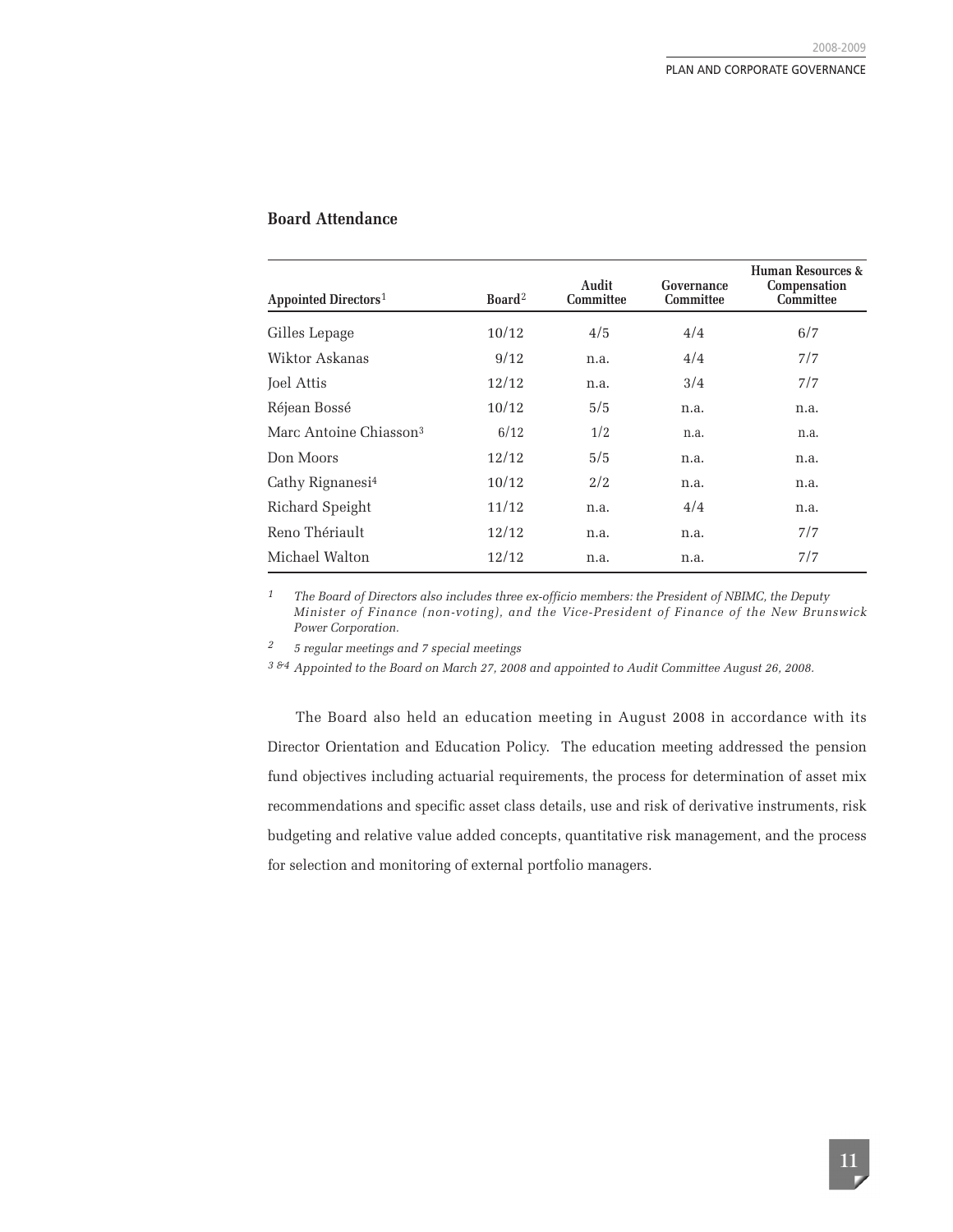*anagement's discussion and analysis (MD&A) is provided to enable the reader to interpret*<br> *is provided to enable the reader to interpret the material trends, the results and the financial condition of the pension funds. Key elements of the Funds' annual financial statements are explained and this MD&A should be read in conjunction with these annual financial statements and related notes.* 

*As well, this MD&A may contain forward-looking statements reflecting management's objectives, outlook and expectations which involve risks and uncertainties. Forward-looking statements are usually preceded by words such as "believe", "expect", "may", "could", "intend", "continue" and "estimate". We caution readers not to place undue reliance on these statements as a number of important factors could cause our actual results to differ materially from the expectations expressed in such forward-looking statements.*

#### **Asset Mix**

The development of the asset mix for each plan is highly dependant on the actuarial liability profile of the underlying pension plan. The respective asset mix is designed to provide annualized long-run returns that will exceed the actuarial return requirement for the plan, with the least amount of risk.

NBIMC has recently received an actuarial valuation for the Public Service Superannuation Plan as at April 2008. We have begun our asset liability analysis for this pension fund (PSSF) and expect to have this work completed and reviewed by our Board by the mid-point of our fiscal year. Upon completion of this analysis we will subsequently review whether any similar changes should be made to either the Teachers' Pension Fund (TPF) or Judges' Superannuation Fund (JSF).

We also expect to receive an updated actuarial valuation for the TPF during Fiscal 2009-10 upon which we will conduct a full asset liability analysis for that fund with the updated information.

In last year's annual report we described the restructuring of the foreign benchmarks in our Investment Policies to move from the local currency basis of the home country of investment, to a Canadian dollar basis. Along with the change in the benchmarks, we had simplified our currency hedging activity to focus on the main four currencies to which we are exposed (U.S. dollar, U.K. pound sterling, Euro and Japanese yen) and separated the hedging in an overall portfolio overlay structure. Foreign currency hedging is used to mitigate the short-term impact of the currency fluctuations in our foreign investments. It was also noted last year that this simplification and overlay type of hedging approach would allow the Board and Management to take a more active approach with respect to foreign currency management if warranted.

Having completed this restructuring, management conducted a study during the year to determine whether a more optimal foreign exchange hedging ratio was appropriate versus our historical fully hedged approach. This research led to a recommendation that was subsequently approved by the Board in August, to reduce our hedge ratio to 50% of the applicable foreign currency exposure.

With respect to our actively managed investment activities, we continued to add to the development of our own internally based active Canadian public equity investment activity during the fiscal year. This strategy continues to leverage the capabilities of our existing team of investment professionals in NBIMC by providing additional active investment management activities.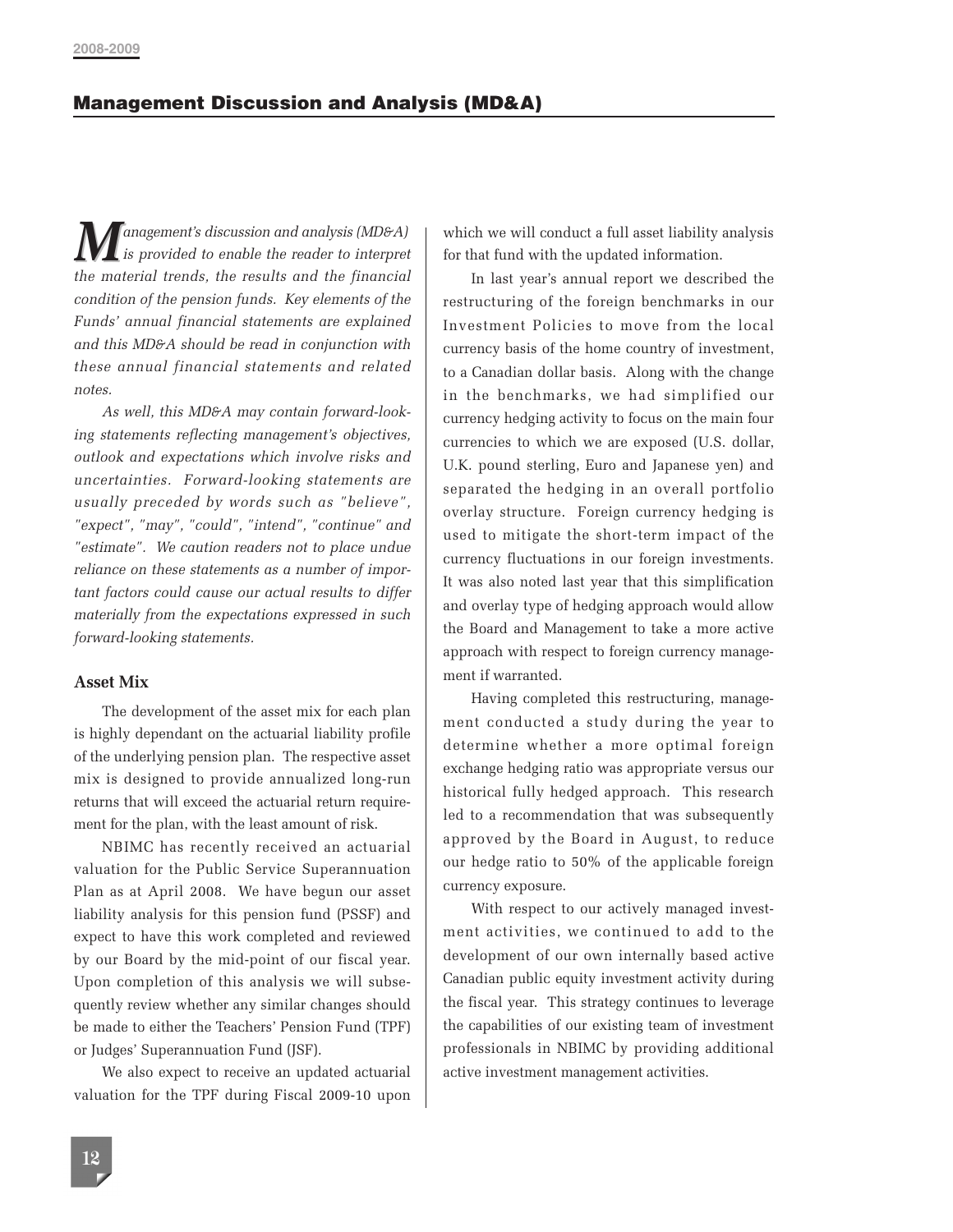## **Investment Performance**

The two main objectives, in terms of investment performance, that NBIMC focuses on are the actuarial return requirements of the funds and adding value through active management strategies.

The first objective is in regards to both the nominal and real return of the funds versus the actuarial return requirement that has been determined necessary to appropriately fund each pension plan. This return is a function of the asset mix development process which was discussed earlier. Although our overall return of -18.34% for Fiscal 2008-09 year was well below our nominal and real return hurdles, we have continued to be close to these targets over the more important longterm. There have been two periods over the past thirteen years of NBIMC's existence that our annualized cumulative return was below the required actuarial target. Both of these periods were after significant valuation declines in global equity markets.

While absolute returns for the year were disappointing, they compare favorable to the returns for a number of peer managers. We would attribute this mainly to the fact that we have a lower weighting in public equity securities than many peers, that our fixed income exposure has less credit risk than those of most other managers, and through our relatively higher weighting in cash and our absolute return investments.

Our foreign exposure hedging activity also detracted value during the fiscal year. The value of the Canadian dollar fell versus the currencies of most other larger countries as part of an investor flight to safety during the financial crisis. It is important to note that our hedging activity has

added considerable value over the past few years as the value of the Canadian dollar increased significantly over a longer period. The decision to reduce our hedging exposure by 50% prior to the crisis was timely and helped to mitigate further hedging losses.

The most significant contributor to our nominal performance during the year was the nominal bond portfolio, and our short term fixed income assets which were both highly weighted to government securities. Unfortunately the financial markets crisis caused all other asset classes to fall significantly in value due to investor risk aversion.

The specific performance of each NBIMC asset portfolio and its respective benchmark is outlined in the following table:

#### **Fiscal 2008-09 Rates of Return** (Canadian \$)

|                                   | Portfolio<br>Return | <b>Benchmark</b><br>Return |
|-----------------------------------|---------------------|----------------------------|
| <b>Fixed Income</b>               |                     |                            |
| <b>Nominal Bonds</b>              | 5.25%               | 6.39%                      |
| <b>Short Term Assets</b>          | 2.75                | 2.40                       |
| <b>Public Equity</b>              |                     |                            |
| Canadian                          | $(31.79)\%$         | $(32.43)\%$                |
| <b>United States</b>              | (24.43)             | (24.10)                    |
| MSCI EAFE1                        | (34.13)             | (34.39)                    |
| Inflation Linked Assets           |                     |                            |
| Real Return Bonds                 | $(1.30)\%$          | $(0.79)$ %                 |
| Real Estate / Infrastructure      | (38.32)             | (38.90)                    |
| Commodities                       | (45.78)             | (46.67)                    |
| Alternative Investments           |                     |                            |
| Absolute Return                   | $(0.04)\%$          | 2.40%                      |
| <b>Private Equity</b>             | (3.65)              | (28.42)                    |
| Investments Portfolio             | $(15.92)\%$         | $(15.96)\%$                |
| Foreign Exposure<br>Hedge Overlay | $(2.42)\%$          |                            |
| <b>Total Portfolio</b>            | $(18.34)\%$         |                            |

 $1$  MSCI EAFE - Is an independant third party index maintained by Morgan Stanley Capital, and is based on market capitalization weights. The acronym EAFE stands for Europe, Australasia, and Far East.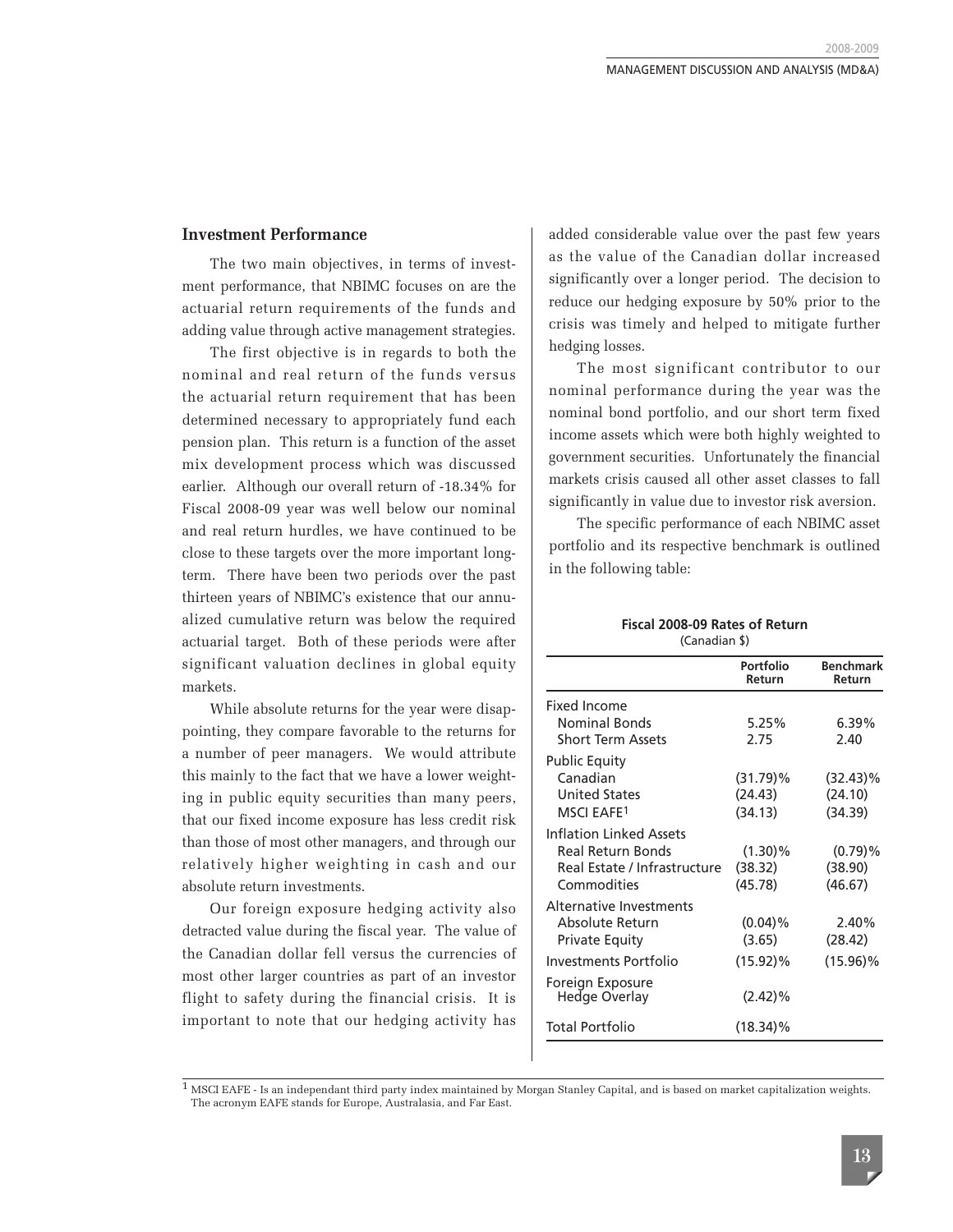The primary performance objective, as outlined by the plan actuary, is to achieve a long term real return (i.e., return after inflation) objective of more than 4%. This is the most significant hurdle that we measure our performance against and is the primary factor in the security of the pension plan benefits.

The following chart illustrates the annual real return achieved by NBIMC since our inception. It shows that the portfolio decline for the 2008-09 fiscal year brought the cumulative return since the inception of the corporation to 3.38%, or 0.62% per annum below the 4% target. Financial markets are cyclical however and we actually had a lower cumulative return after the last significant equity markets downturn in Fiscal 2002-03.





The second investment performance objective for NBIMC is to add value, above our various asset class benchmarks, through active management strategies. This value added, relative to benchmark, is expected to first cover all of NBIMC's operating costs, and subsequently add up to an additional target of 42 basis points per annum to each fund.

Our net active management activities were slightly negative for the year after having provided seven consecutive positive years of value added contribution. While investment performance was slightly better than benchmark on a gross basis after accounting for the organization's operating costs these activities subtracted 10.6 basis points of portfolio return. It is important to point out that it was an extremely difficult year for active management. The year began with a fairly strong recovery in equity markets and commodity prices reached record highs creating concerns with respect to increasing inflation rates. It ended however at the opposite extreme with concerns around deflation and severe economic recession.

Our longer-term four year average annual value added return was approximately 22.7 basis points per annum or 54% of target. The four-year term remains the most significant term used to measure manager performance and is selected to represent a more consistent longer term measure.

The following chart illustrates the gross relative value added from NBIMC's active management activities over the past four years. It is broken down in terms of operating costs and excess (or net) value added performance.



#### **Adding Value after Covering Operating Costs**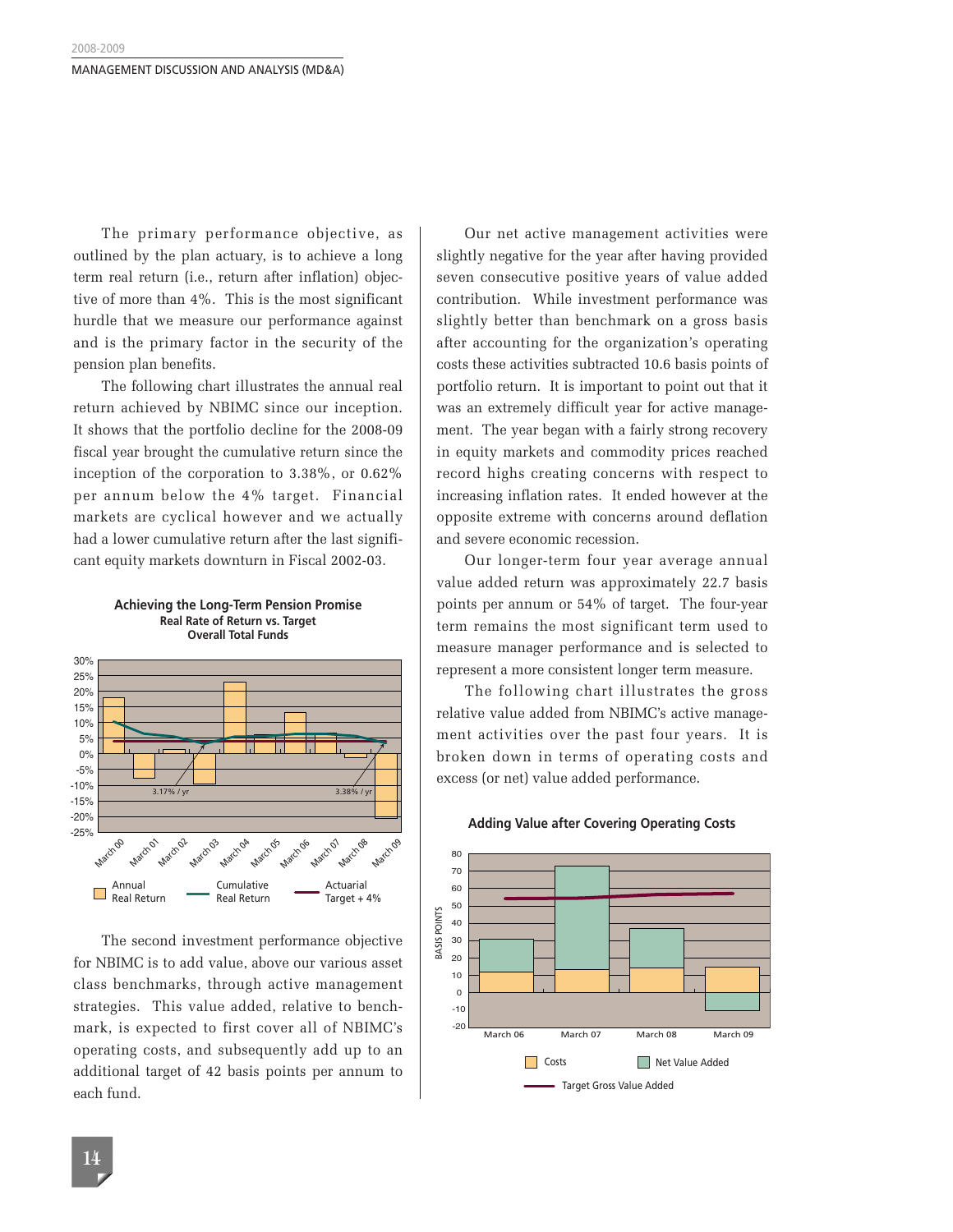NBIMC also prepares and presents more detailed Schedules of Composite Performance Results for each of the pension funds under management. These audited schedules are prepared in compliance with the Global Investment Performance Standards (GIPS®) and are available on our website (www.nbimc.com) when completed.

# **Risk Management**

The events of the past year highlighted the importance of risk management in the pension investment process. We have provided a summary of our financial instrument risk management processes in Note 5 to the audited financial statements for the pension funds, including an in-depth analysis of market risk, foreign currency risk, interest rate risk, credit risk, pricing risk and liquidity risk.

Our disciplined risk management focus is a critical part of NBIMC's investment management activities. Risk management is a key element in ensuring stability in both pension plan contributions and benefits, and making sure that our active investment management activities do not bring undue risk to the Plans' assets. All investment decisions are made in a risk context that not only focuses on the expected returns of our activities but also on the potential loss that could be realized by those activities.

NBIMC has developed a number of risk management processes that are continually reviewed by management. These processes have been formalized into an Enterprise Risk Management Framework that can be found on our website at http://www.nbimc.com/Investments/Enterprise Risk.aspx. The Board evaluates management's assessment of each of the risks identified in the Framework on a quarterly basis.

Our Board's Audit Committee has engaged an internal audit service provider (a firm external to NBIMC) to conduct reviews and provide advice on internal controls and processes within the Corporation. The reviews conducted since the inception of this relationship have covered the following areas:

- compliance processes;
- information technology strategy and controls;
- investment policy development and process,
- trading practices;
- payroll, benefits and incentive processes;
- cash management operations, and
- NBIMC code of ethics.

A number of our risk management systems and processes were tested this year. In early May of 2008 NBIMC evoked its Business Continuity Plan with respect to the flooding situation in the downtown Fredericton area. Through the execution of this plan we were able to relocate designated trading room and accounting staff to an interim operation centre within eight hours and provide operations on an uninterrupted basis for two full business days.

Later in the year when the financial markets crisis unfolded our risk management framework was further successfully tested in terms of our ability to provide ample liquidity to service ongoing cash flow requirements and in helping the corporation avoid holding any of the overly complex or highly structured securities that became severely impaired. Our risk systems also helped to guide our investment management teams in significantly reducing our active investment risk as the financial crisis developed and fundamental investment research became more difficult.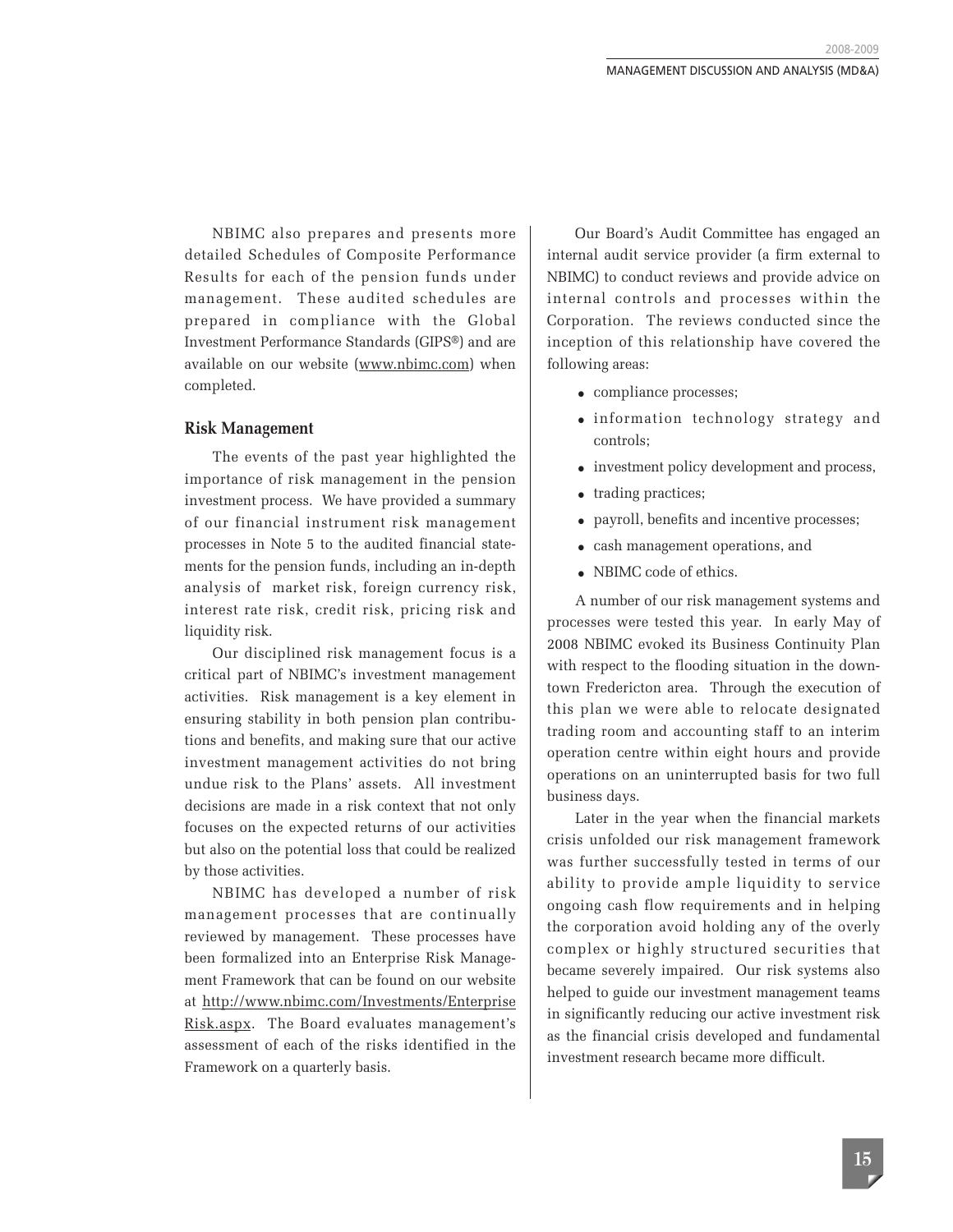While it was very difficult to foresee the depth of the financial crisis that developed throughout the year, we are very pleased that our investment strategy and risk management focus has helped to insure that our portfolios were not as affected as many other investors. Our investment assets are now positioned to recover in value as the economy and financial markets improve.

# **Operating Costs**

NBIMC's operating costs are recovered from each pension plan under management on a prorata basis as per typical commercial investment management arrangements. They are therefore an important element to be deducted in the determination of the final net returns for assets under management. When comparing performance between funds it is important to ensure one is comparing net fund returns, not gross returns. Lower costs result in higher comparative returns and help to maximize the assets that are available to pay pension benefits.

Our expenses encompass all of the costs incurred by NBIMC to act as trustee for each pension fund, to manage the applicable assets, and to deploy our active management strategies. Cost minimization is an extremely important focus as it directly impacts each fund's net investment return, and is especially relevant in the current environment of lower return expectations across most asset classes. NBIMC's active management performance is measured on a net basis after all of NBIMC's operating costs are accounted for.

Typical investment industry practice is for managers to state their annual operating costs as a

percentage of assets under management. In our case this would represent approximately 0.146% (14.6 basis points) versus 0.144% last year. Absolute operating expenses of approximately \$11.5 million were about \$1.1 million lower than the year prior.

This approximate 9% overall reduction in expenses was proactively managed throughout the year in considering the effects of the financial market crisis. The decrease can be primarily attributed to a decrease in total employee compensation, a reduction in external management fees due to asset value declines, and a reduction in securities custody expenses.

There are a number of ways that we attempt to benchmark the amount of our expenses versus peer fund managers. First of all we continue to compare favourably from internally conducted comparisons of information that becomes publicly available from the Annual Reports put forward by our public sector peer funds. In the past we have compared our expenses favourably to various external pension plan sponsor surveys. Last year we also noted that SEI Investments2 have published research indicating that the median annual manager operating costs, from a survey of Defined Benefit Pension plans with assets greater than \$1 billion, was 35.1 bp. This year we are pleased to also note the Auditor General in his recent value-for-money audit of our organization stated "Based on this analysis, it appears that the total cost of administering New Brunswick's two largest pension plans, including the cost of investment management services provided by NBIMC, is at the low end of the scale".3

<sup>2</sup> "2005 Pension Plan Sponsor Fee Survey", SEI Investments Canada

<sup>3</sup> Report of the Auditor General - 2008, Chapter 2 - New Brunswick Investment Management Corporation, Investment Performance and Cost Analysis, Section 2.190, Page 55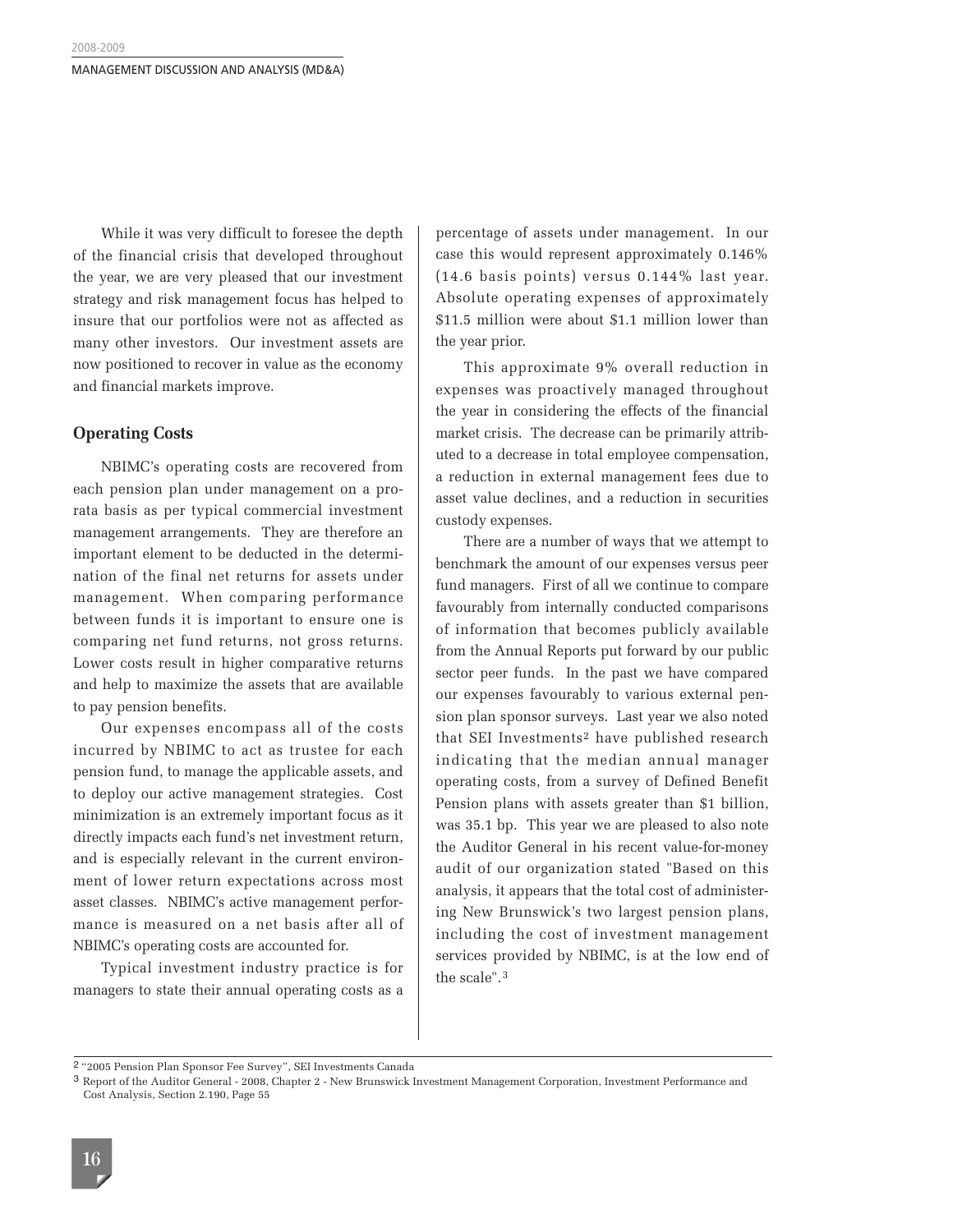# **IFRS Conversion**

The Accounting Standards Board of the Canadian Institute of Chartered Accountants (CICA) has announced that Canadian Generally Accepted Accounting Policies (GAAP) for publicly accountable enterprises will be replaced with International Financial Reporting Standards (IFRS) for years beginning on or after January 1, 2011. The recent requirement to adopt new accounting policies under section 3855 *Financial Instruments – Recognition and Measurement* and section 3862 *Financial Instruments – Disclosures* for financial reporting in accordance with GAAP is a step toward aligning existing Canadian GAAP with IFRS. The CICA separately announced that it is still deliberating its future reporting requirements for certain pension plans.

Also, on April 17, 2009, the Public Sector Accounting Board (PSAB) released an Invitation to

Comment, Financial Reporting by Government Organizations, to seek input concerning the appropriate source of accounting standards for certain types of government organizations.

NBIMC, as a provincial crown corporation, will need to consider any decisions made by the PSAB as a result of comments received, when adopting accounting standards. In addition, each of the pension funds for which NBIMC is a trustee is a component of a public sector pension plan.

In Fiscal 2008-09, we began a project to consider accounting differences and decisions required for possible conversion to IFRS. Discussions with our government stakeholders have commenced. Monitoring of the work of the CICA and PSAB is also part of this project, and will continue in Fiscal 2009-10. Conversion to IFRS, if required, would be effective for the year ended March 31, 2012.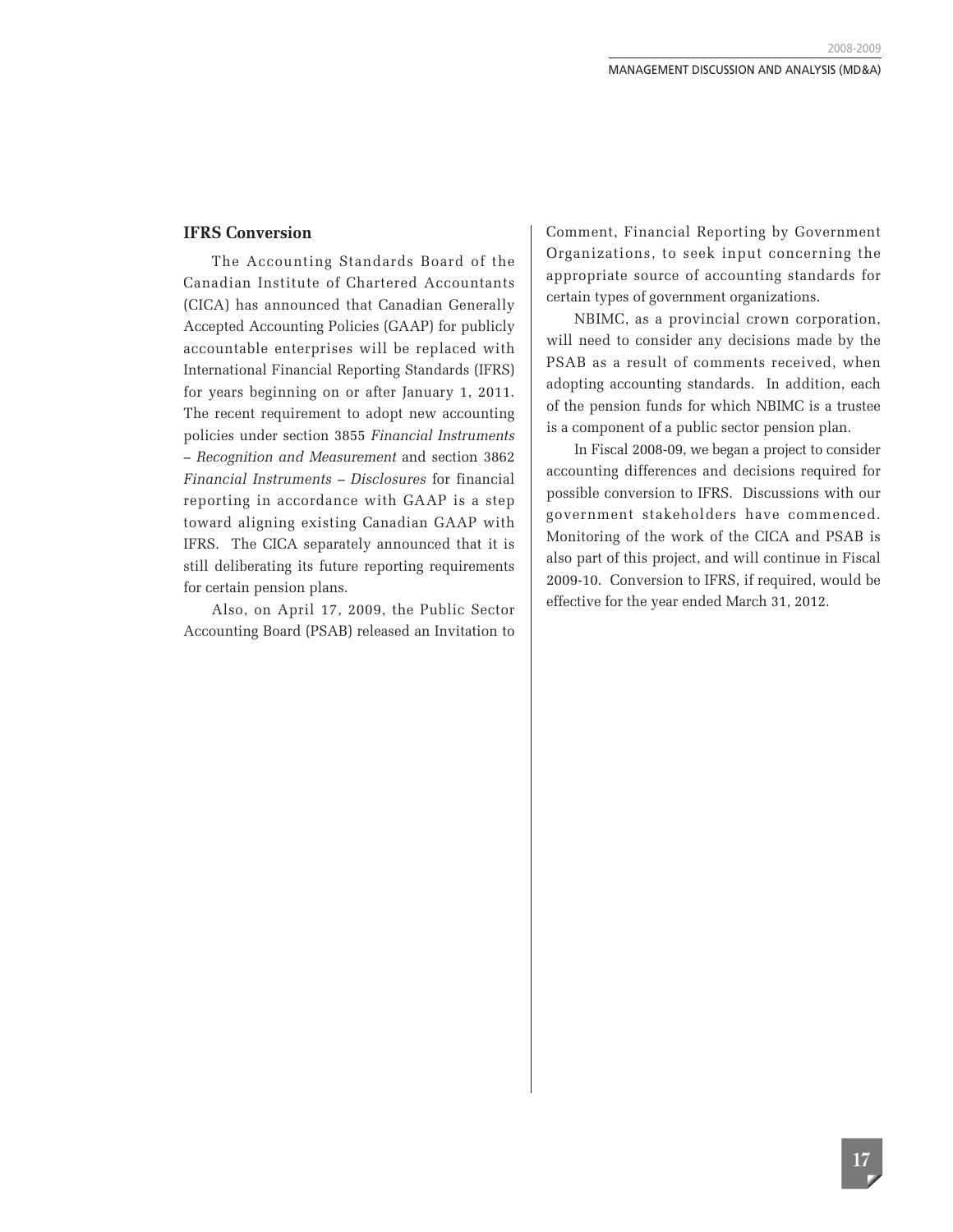# **Compensation Discussion and Analysis**

# **Human Resources and Compensation Committee Mandate**

**The Human Resources and Compensation** Committee (HRCC) assists the Board in fulfilling its obligations relating to the compensation of management and directors, leadership succession, and human resource policies and practices. **T**

The Committee is composed of five directors, four of whom are independent and one who is an ex officio director. The Committee meets at a minimum quarterly. External human resources consultants may be used to assist the Committee with fulfilling its mandate.

The HRCC's key responsibilities include:

- Oversight of an annual performance appraisal process for the President & CEO, including establishment of goals and objectives, and recommendations for compensation arrangements including incentive awards;
- Participation in effective Human Resource governance processes including development of NBIMC's Compensation Philosophy and revisions to employee benefit programs;
- Recommendation of changes to the organization's structure, appointment of officers, amendments to job descriptions, adjustments to competitive salary ranges and succession plans for key employees.

#### **Corporate Compensation Philosophy**

NBIMC believes that the achievement of its mission will be facilitated by having meaningful alignment between employee interests and corporate interests. Accordingly, NBIMC has developed a Compensation Philosophy to address the following objectives:

- Provide competitive, performance-based opportunities based upon market practices;
- Attract and retain high-quality people;
- Reinforce the strategy, culture and investment policies of NBIMC;
- Promote awareness and attainment of individual, team and corporate strategic objectives;
- Enhance NBIMC's reputation as an employer of choice; and
- Treat employees fairly.

#### **Compensation Programs**

The compensation plan takes the form of salary and benefits, short-term investment-based incentives, annual individual and team discretionary awards, and a long-term incentive plan. The plan has been developed by the HRCC with the help of an external consultant to align with the above Compensation Philosophy.

Total compensation levels are periodically benchmarked using independent compensation consultants and against external peer institutional pension fund or other relevant compensation surveys.

#### **Salary and benefits**

Base salary is determined as a range of pay for each job position, after giving recognition to specific job responsibilities. In general, positions that have direct impact on investment returns, such as senior management and portfolio managers, have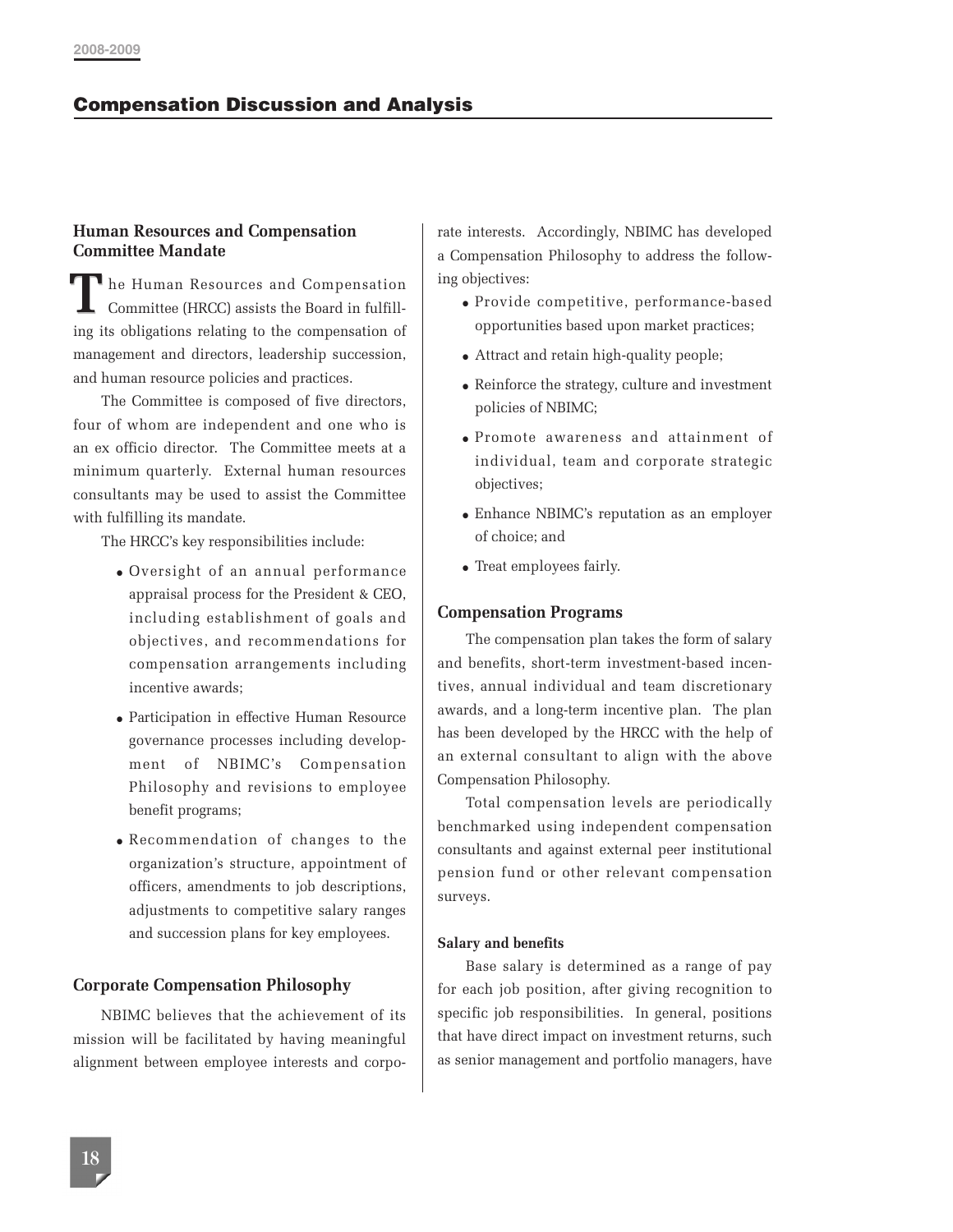a greater proportion of their total compensation linked to investment returns and a lesser proportion that is base salary. Positions that do not directly impact investment returns, such as finance and administration staff, have a larger proportion of total compensation that is base salary.

NBIMC provides full-time employees with benefits that include vacation entitlement, life and disability insurance, health and dental benefits, and an employee assistance plan. In addition, a defined benefit pension plan and a retirement allowance are provided after minimum vesting periods, outlined as follows:

#### *(a) Defined benefit pension plan*

All full-time employees participate in the Public Service Superannuation Plan (PSSP). The PSSP provides for a pension upon retirement equal to 2% of the average annual salary for the five consecutive years of highest salary, multiplied by the number of years of pensionable service. The plan is integrated with the Canada Pension Plan at age 65 and is indexed for inflation to a maximum of 5%. The plan requires a five year vesting period.

#### *(b) Retirement allowance*

Each full-time employee with five or more years of continuous employment is entitled to a retirement allowance equal to five working days of pay for each full year of continuous employment up to a maximum of one hundred and twenty five working days, calculated on the level of salary at time of retirement or termination without cause.

#### **Short-term incentive plans**

Every full-time employee with a minimum of six months employment is eligible for either the short-term incentive plan (STIP) for Investment and Research staff or the STIP for Finance and Administration staff. Each STIP is calculated as a percentage of salary, weighted to reflect the role and impact the position has on achievement of corporate business plan objectives. Each STIP includes components based on investment results, team results and individual results. Investment performance is measured on results in excess of Board-approved benchmarks. The HRCC also approves a discretionary component determined by comparing team and individual annual business plan achievements to targets established in the five year corporate strategic plan. The overall discretionary amount is then allocated by management based on team and individual contribution to the business plan achievements.

The STIP for Investment and Research staff reflects investment performance based on a combination of total fund and asset class performance covering both one year and four year results as well as the discretionary component. The weighting of the investment performance component is a function of an individual's influence on the investment results. Investment and Research staff receive a relatively lower weighting of one year investment results relative to four year results to reinforce the importance of consistency over a longer period.

The STIP for Finance and Administration staff is also designed to align employee interests with corporate objectives. Accordingly, a relatively small proportion of this STIP is based on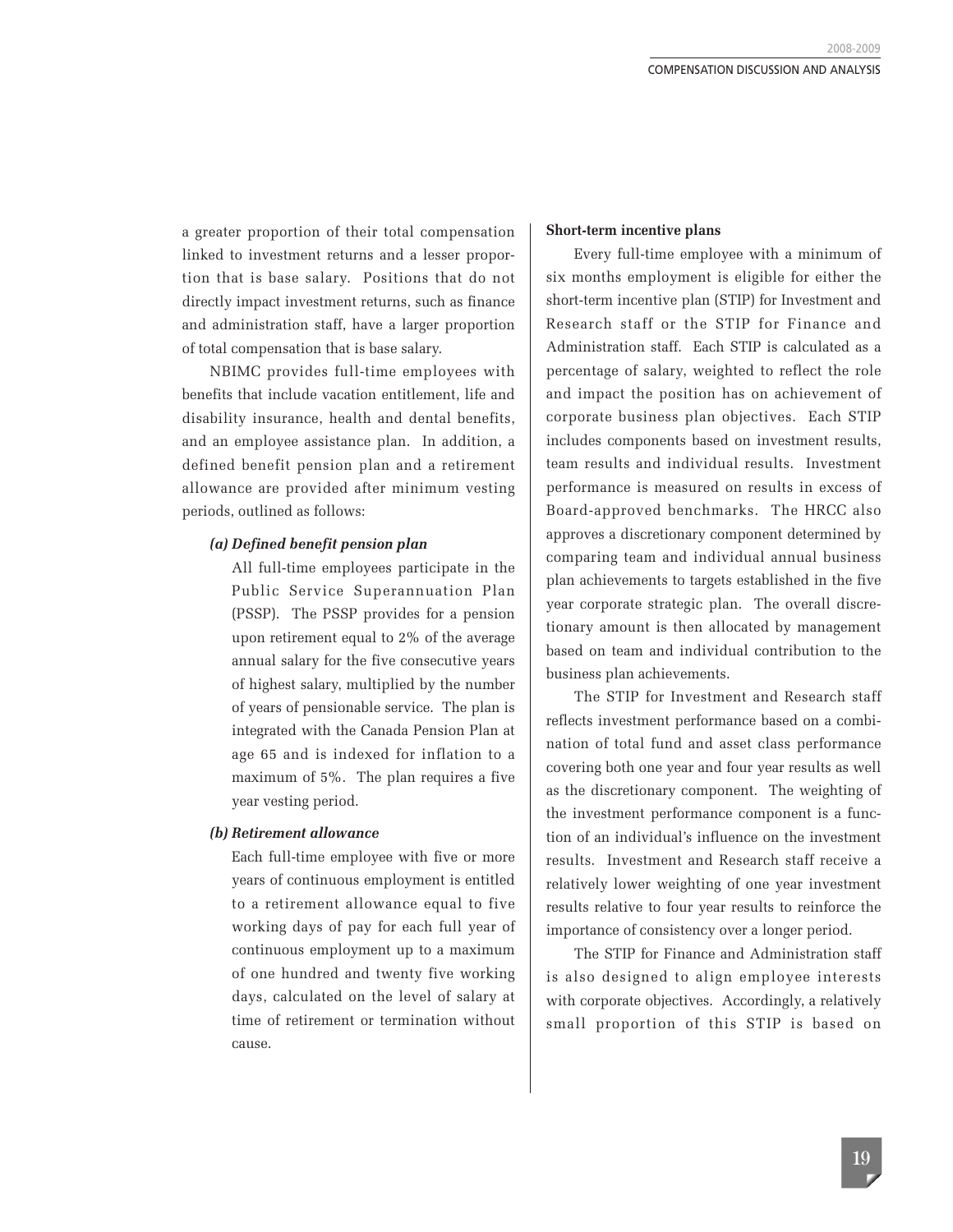investment performance while a relatively large proportion recognizes individual and team contribution to achievement of annual business plan objectives.

#### **Long-term incentive plans**

NBIMC also has a long-term incentive plan (LTIP) for Investment and Research staff plus the Chief Financial Officer. It is designed to reinforce the alignment of employee interests with long-term corporate strategy and assist in attracting and retaining key personnel. The LTIP provides eligible employees who have at least four years of employment with NBIMC, with a performance oriented incentive that reinforces the long-term investment performance objective. The LTIP is based on performance in excess of Board-approved benchmarks measured over a retroactive period of four consecutive fiscal years.

# **Impact of Performance Results for Fiscal 2008/09**

In December of 2008, recognizing the financial market crisis facing the Funds, the Board of Directors approved a salary freeze for the Fiscal 2009-10 operating budget. The effect of the crisis on both our nominal and relative investment returns for Fiscal 2008-09 also had a direct and dramatic impact on the amount of STIP and LTIP variable compensation.

First the Board of Directors weighed the specific individual, team and corporate achievements of business plan initiatives against the significantly negative nominal investment returns and decided to suspend the discretionary component of the STIP for all employees in Fiscal 2008-09.

For the investment result component of the STIP, total fund and asset class value added investment returns on both a one year and four year cumulative basis are compared against an annual target set by the Board. Net value added returns represent the gross investment return in excess of the benchmark, after adjusting for annual operating costs. The STIP also reflects performance results, as reported in the MD&A section, for three asset class teams: Fixed Income, Equities and Private Markets.

The STIP total fund net value added result for Fiscal 2008-09 was negative 10.6 basis points (bps). A basis point is 1/100th of one percent. Consequently, the Board of Directors determined that there was no STIP performance incentive payable on the portion based on this one year result.

A four year cumulative net value added result is used in calculating both the long-term component of the STIP as well as the LTIP. The four year cumulative net value added was 22.7 bps, representing approximately 54.0% of the net value added performance target of 42 bps. The previous three fiscal years had positive net value added results which help to offset the Fiscal 2008-09 performance. The negative performance in Fiscal 2008-09 will carry forward for the following three years. A summary table of the one year value added results used to determine the four year cumulative net value added result is as follows:

|         | <b>One Year</b>          |                                    |  |  |  |  |
|---------|--------------------------|------------------------------------|--|--|--|--|
|         | Net Value Added<br>(bps) | <b>Percentage of Target</b><br>(%) |  |  |  |  |
| 2005-06 | 19.9                     | 47.4                               |  |  |  |  |
| 2006-07 | 58.9                     | 140.2                              |  |  |  |  |
| 2007-08 | 22.6                     | 53.8                               |  |  |  |  |
| 2008-09 | (10.6)                   | (25.1)                             |  |  |  |  |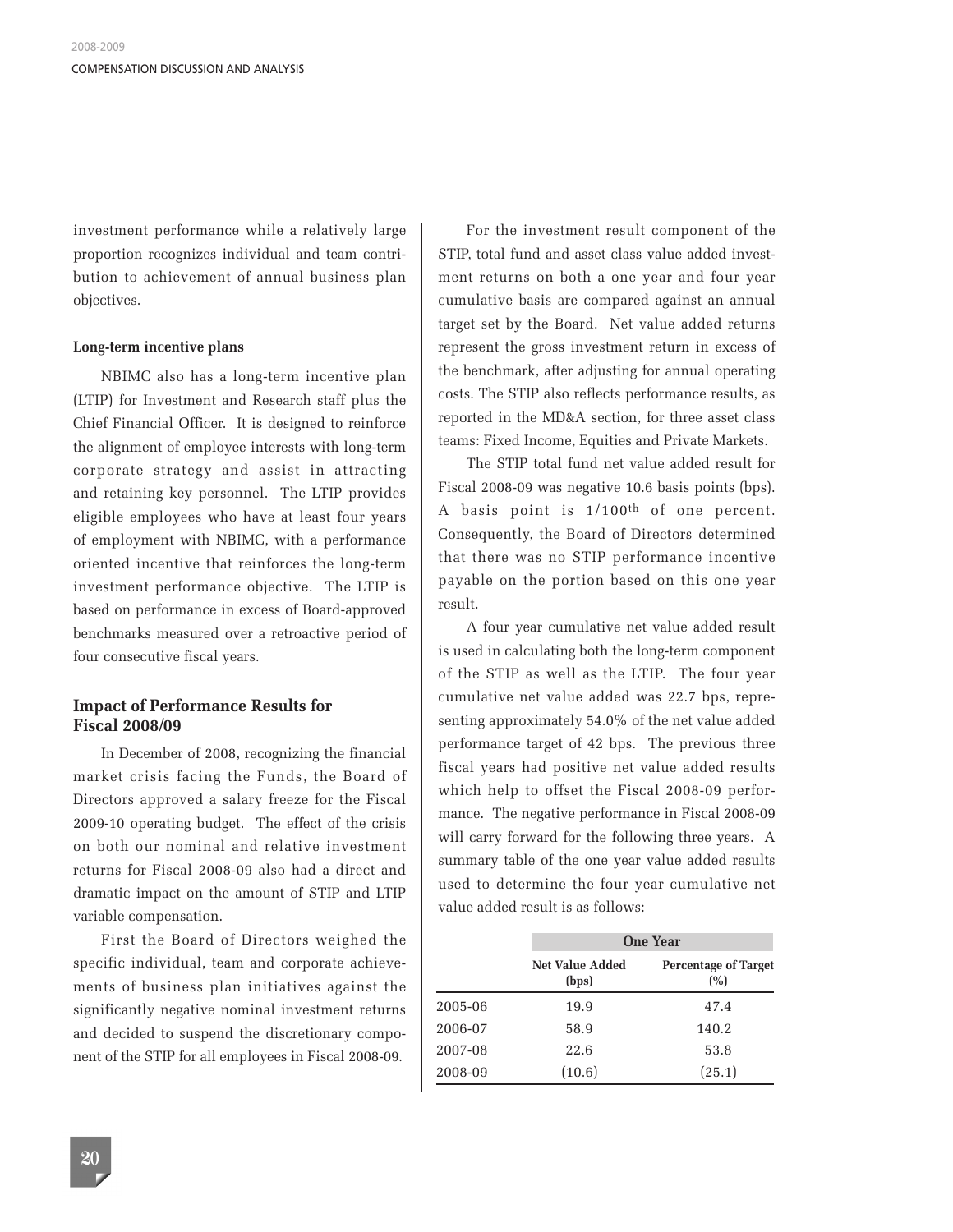The impact of these calculations on total variable performance incentives resulted in a total STIP of \$193,000 and LTIP of \$399,000, down 55.2% from the amounts for the year ended March 31, 2008.

Specific compensation information for the organization is published annually by the Office of the Comptroller for the Province of New Brunswick in the Public Accounts.

#### **Directors' Remuneration**

Directors' remuneration is established in NBIMC's By-Laws and includes a per diem

allowance for each meeting attended plus one day preparation. The Chairperson receives an annual retainer. Directors who are ex-officio are not paid. Directors who travel to attend meetings receive a reimbursement for reasonable accommodation costs, and other out of pocket expenses as well as a car expense reimbursement based on the number of kilometers traveled.

The cost of the Board function for the year ended March 31, 2009 was \$104,050 plus travel and accommodation reimbursements of \$21,485, which cumulatively represent 1.1% of the total cost of operations.